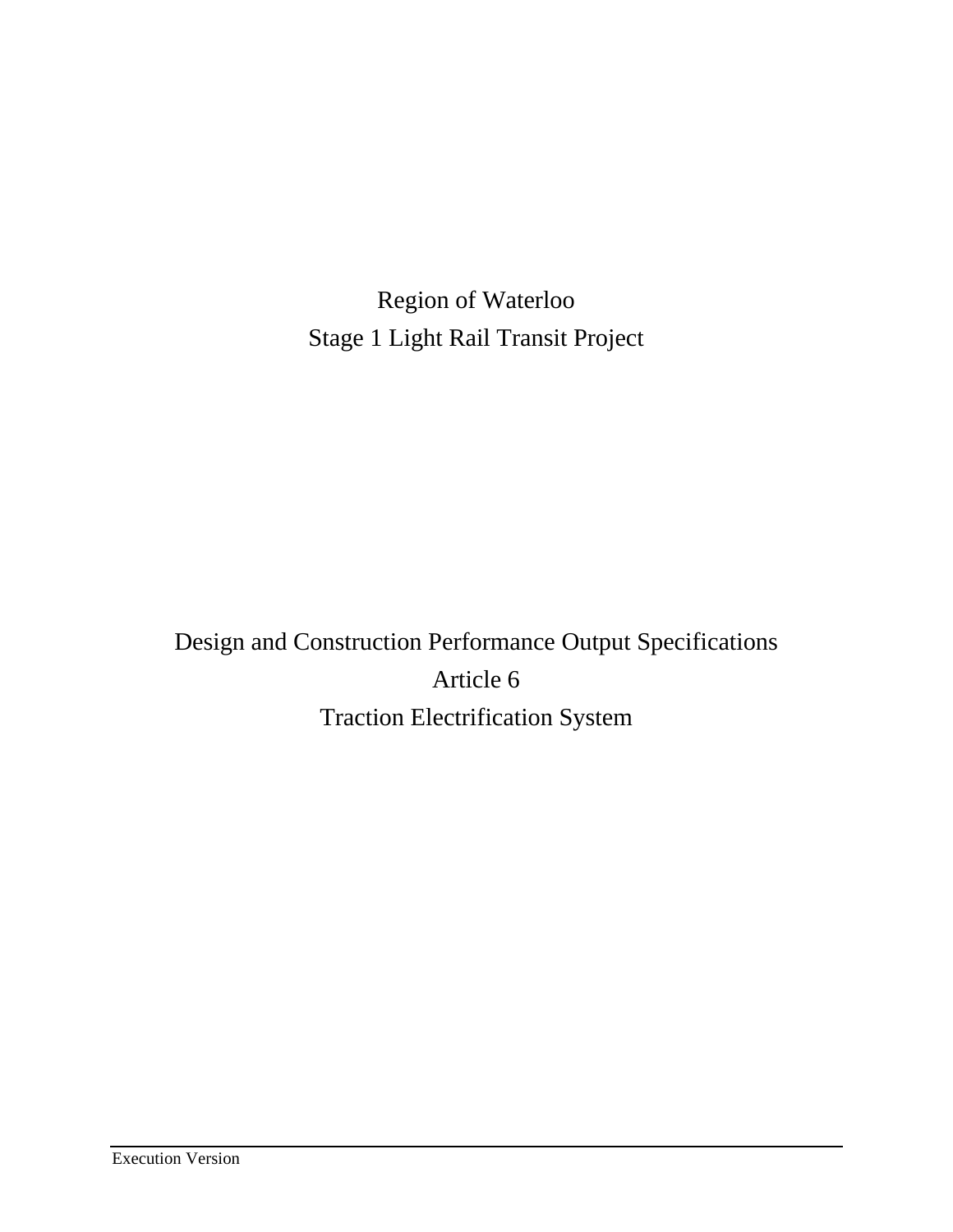# **Table of Contents**

| 6.1 |  |
|-----|--|
| 6.2 |  |
| 6.3 |  |
| 6.4 |  |
| 6.5 |  |
| 6.6 |  |
| 6.7 |  |
| 6.8 |  |
| 6.9 |  |
|     |  |
|     |  |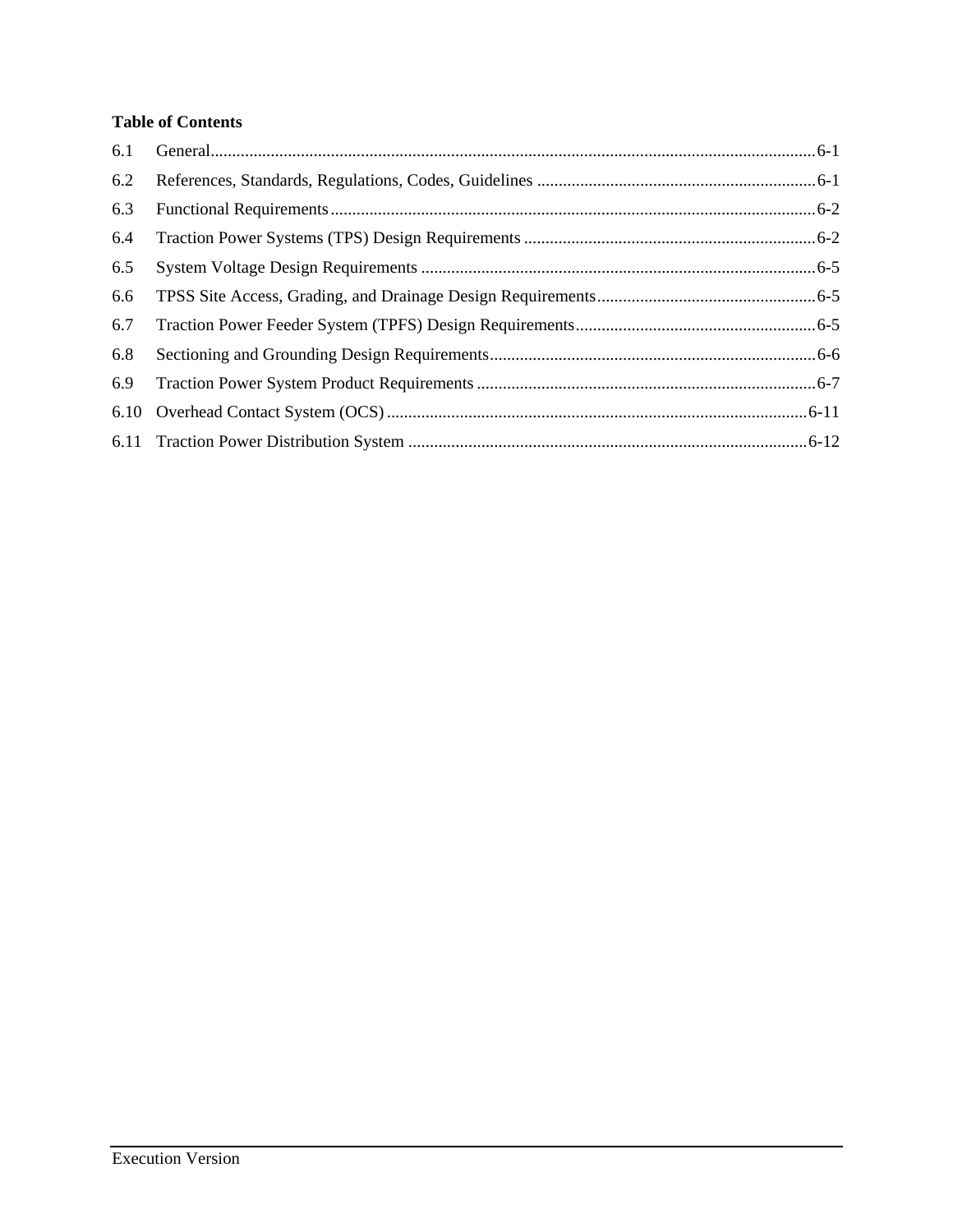# **ARTICLE 6 TRACTION ELECTRIFICATION SYSTEMS**

### **6.1 General**

- (a) The purpose of this Article is to provide design guidelines for the Traction Electrification System (TES). Project Co's solution to the TES shall expand on these guidelines. Project Co shall prepare a Basis of Design Report – TES which explains Project Co's approach to the TES in greater detail and in a site specific manner. The presentation of specific TES requirements within this Article must not be construed to limit or modify in any way Project Co's responsibility to provide a holistic, comprehensive, and fully functional solutions to all TES components and TES related appurtenances. The Basis of Design Report – TES shall address every aspect of the TES design requirements cited in this Article. The rationale for all deviations or variances from any requirement cited this Article must be fully described in the Basis of Design Report – TES.
- (b) The Traction Electrification System (TES) provides electrical power to Light Rail Transit (LRT) by the means of Traction Power System (TPS) and the Overhead Contact System (OCS). The TPS consists of the Traction Power Substations (TPSS) and the Traction Power Feeder System (TPFS). The TPFS includes both the positive and negative feeder cables and their respective conduits. The Light Rail Vehicle (LRV) will collect current from the contact wire by means of pantographs and will return the negative current to the substations via the running rails.
- (c) The TPSS are located along the LRT lines and receive primary power from the local power utility company. The substations include all the equipment necessary to transform and rectify the primary AC three-phase power to DC traction power. Traction power will be supplied to the OCS via positive underground feeder cables. The negative return underground feeder cables shall be connected to the running rails via impedance bonds or equivalent devices compatible with the track circuit technology.
- (d) The TPSS shall provide power to the OCS at sectioning points. The OCS shall normally operate as a dual multi-feed system for the full length of the main lines with each track being electrically separated from the other track. The OCS for the maintenance facility and storage tracks shall operate independently from the main line OCS and shall have its own TPSS. The mainline tracks will be electrically isolated from ground and connected to the negative bus at the TPSS. The yard tracks will be separated from the mainline tracks and shop tracks by insulated rail joints, electrically isolated from ground and connected to the negative bus of the storage track's TPSS. The shop tracks will be grounded and separated from the yard tracks by insulated rail joints.
- (e) Portions of the LRT tracks will be shared with railroad freight service. The TES must be designed to de-energize all tracks occupied by railroad freight service, upon request from the railroad, while maintaining traction power to LRT tracks not occupied by railroad freight service. On the tracks designated for railroad freight service, all clearances to OCS poles and other wayside elements must comply with railroad requirements.

## **6.2 References, Standards, Regulations, Codes, Guidelines**

- (a) All design work and material selection shall conform to or exceed the requirements of the latest editions of standards and codes issued by the following organizations. Where requirements of two or more codes apply, the more restrictive shall govern:
	- (i) Association of American Railways (AAR)
	- (ii) American Railway Engineering and Maintenance-of-Way Association (AREMA)
	- (iii) American Institute of Steel Construction (AISC)
	- (iv) American National Standards Institute (ANSI)

#### **Confidential – Economic Interests of The Region of Waterloo and Ontario Infrastructure and Lands Corporation**

Page 6-1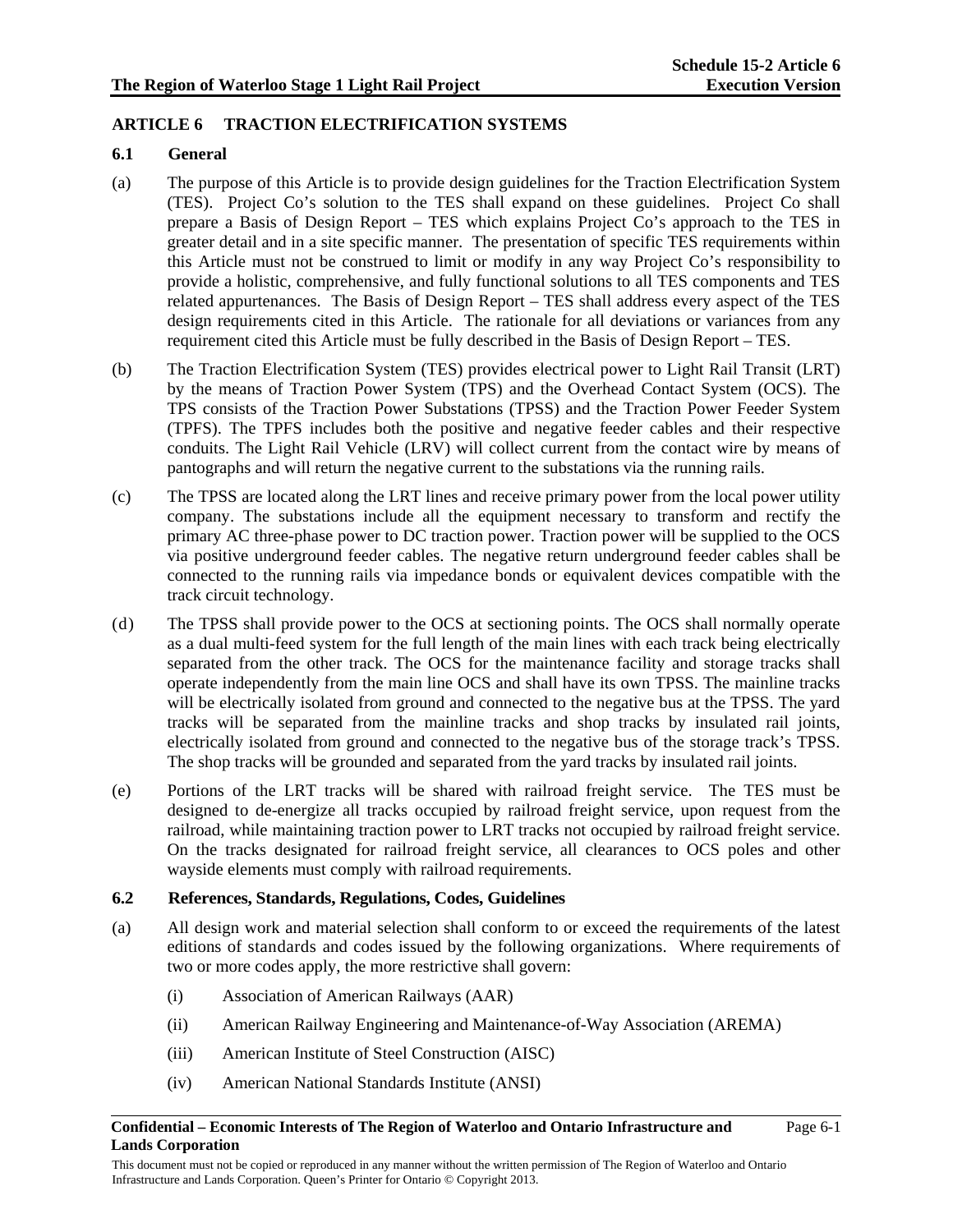- (v) American Society for Testing and Materials (ASTM)
- (vi) Institute of Electrical and Electronics Engineers (IEEE)
- (vii) National Electrical Manufacturers Association (NEMA)
- (viii) Insulated Cable Engineers Association (ICEA)
- (ix) American Society of Mechanical Engineers (ASME)
- (x) Electric Utility Service Equipment Requirements Committee (EUSERC)
- (xi) Underwriters Laboratories (UL) / Underwriters Laboratories Canada (ULC)
- (xii) National Fire Protection Association (NFPA)
- (xiii) Canadian Standards Association (CSA)
- (xiv) Ontario Building Code (OBC)
- (xv) Ontario Electrical Safety Code (OESC)
- (xvi) Canadian Electrical Manufacturers Association (CEMA)
- (xvii) Other Codes and Regulations of Federal, Provincial, or Municipal Agencies having jurisdiction.

# **6.3 Functional Requirements**

- (a) The TES shall maintain the OCS voltage above the minimum allowable value. The spacing of the substations shall be verified to prevent the temperature of the OCS conductors from exceeding the limit recommended by the conductor manufacturer. The OCS shall be designed to ensure the LRVs operate with all pantographs in continuous contact with the contact wire up to the maximum allowable track speed. The design shall avoid sudden changes in contact wire height that would cause arcing during current collection. If there conditions that result in unavoidable changes in the contact wire height, Project Co's OCS designer shall inform Project Co of the train speed restriction and the applicable train operating speed due to the unavoidable changes in the contact wire height. Project co shall ensure that all OCS speed restrictions are integrated into the design and operation of the Stage 1 LRT Project.
- (b) All traction power and distribution system equipment shall be designed taking into account the effects of the harmonic content of the traction load, the highly fluctuating pattern of traction current, and system faults. The TES shall be designed for a minimum functional life expectancy of thirty (30) years. All traction power substations shall meet the harmonic requirements of IEEE 519.

## **6.4 Traction Power Systems (TPS) Design Requirements**

- (a) The TPS includes the TPSS, the pad mounted disconnects located adjacent to the substations from which the underground positive feeder cables run directly to the OCS feeder poles and the underground negative return cables run directly to the track rails in non-signalized territory connecting to the rails through impedance bonds or equivalent devices in signalized territory.
	- (i) Substation Spacing and Location
		- A. The Region has identified locations for each Traction Power Substation. The final placement within these approximate locations will be determined by Project Co. The final locations and resultant TPSS spacing shall be verified by Project Co through a system load flow simulation. The substations shall be located so that the distribution system voltage does not drop below the minimum level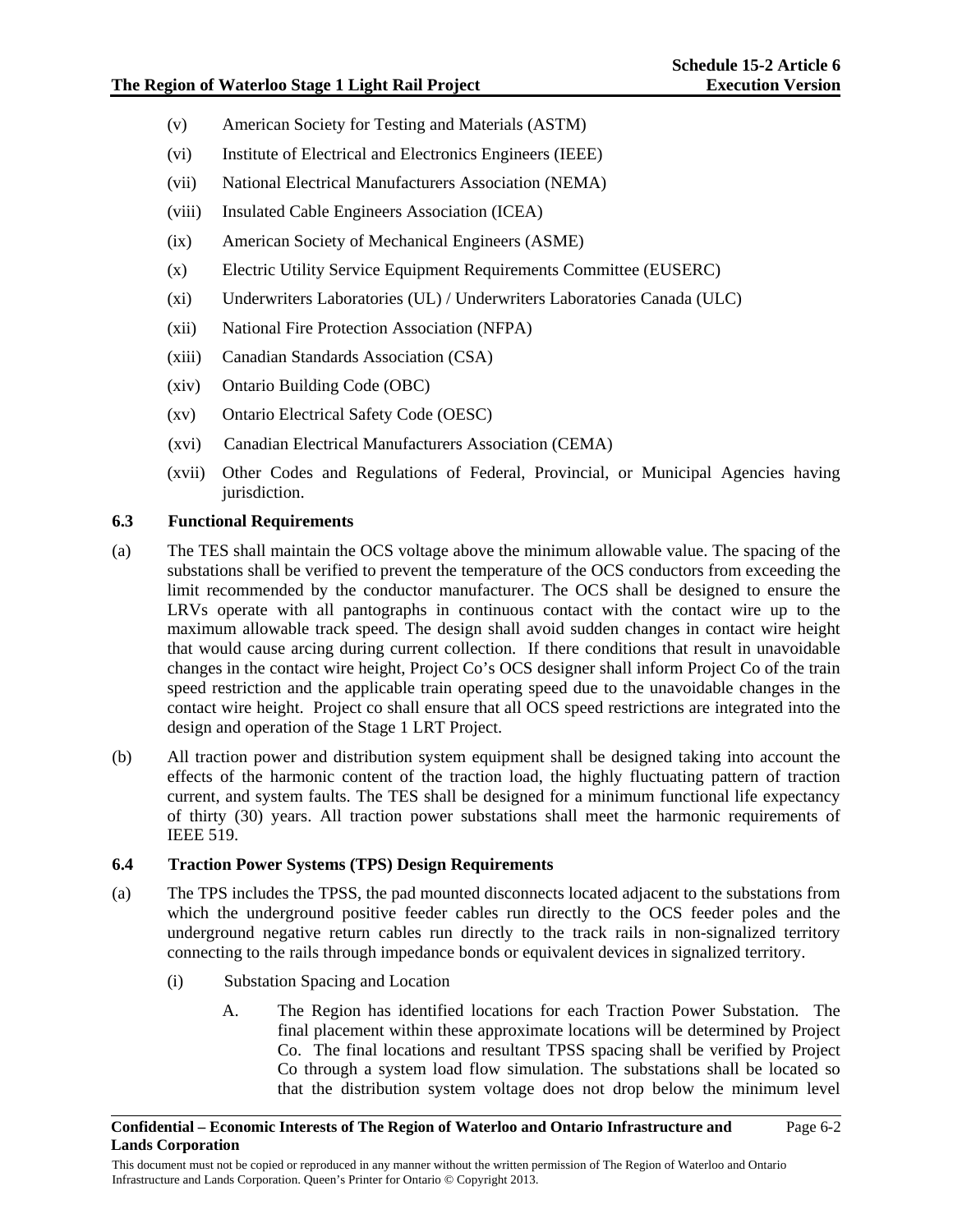requirements, the temperature of the distribution system conductors does not exceed the maximum allowable value, and the rail voltages do not exceed the maximum permissible values.

- (ii) System Load Flow Simulation
	- A. The design of the TES shall validated be based on a computer-aided load flow simulation. Operation of the trains along the alignment shall be simulated and all necessary parameters for the electrification system design verified and confirmed. The ultimate train length is a two-car train. All simulations shall use the ultimate train operating at the minimum projected headway of five (5) minutes, under normal and individual substation outage conditions, with the cars loaded to their normal service capacity of 200 passengers. Under normal operating conditions two trains should be able to start simultaneously at any station stop and maintain their rated acceleration. Under contingency conditions of one substation out of service, one ultimate train should be able to start at any passenger station in the affected area and maintain its rated acceleration as if the system was operating with all substations on-line. However, under these same conditions, two ultimate trains shall be able to start simultaneously at a reduced acceleration and operating level. Under these operating conditions the TES design shall be shown to operate successfully within the required design parameters and the voltage at the trains shall not fall below 525 Vdc.
	- B. The input data shall include track gradients, track speed limits, passenger station locations and station dwell times, as well as the electrical and mechanical characteristics of the trains. Further, the input data shall represent the utility electrical system, the traction power substations, the distribution system and the power return system.
	- C. Tentatively, 13 traction power substations have been identified  $-12$  for the main line and one (1) for the maintenance and storage facility. The load flow simulation shall confirm these locations; identify the substation capacities and the need for any additional underground parallel feeders, especially along the sections with single contact wire configuration. To the extent possible, all the substations should have same capacities and their major components/subassemblies, such as transformers, should have identical ratings.
	- D. The output data shall include train operational data such as speed, distance traveled, power demand and energy consumption for each station-to-station run. For each substation, the results shall include average power output, energy consumption, rectifier current and current for each feeder breaker. For each substation to substation section of the line the results shall include voltage profile and current flow in each OCS section and rail potential. Calculations for maximum substation bus current, feeder cable size, equipment temperature rating and OCS conductor temperature shall be performed.
- (iii) Substation Incoming Service
	- A. Connection points for incoming primary AC power to the TPSS will be identified by the local power utility company at a nominal 13.8 kV, three-phase, four wire, 60 hertz. The substations shall be connected by overhead lines or underground cables to the utility three-phase distribution network. Refer to herein to Section 6.9 (b) for additional requirements with respect to incoming AC service. The AC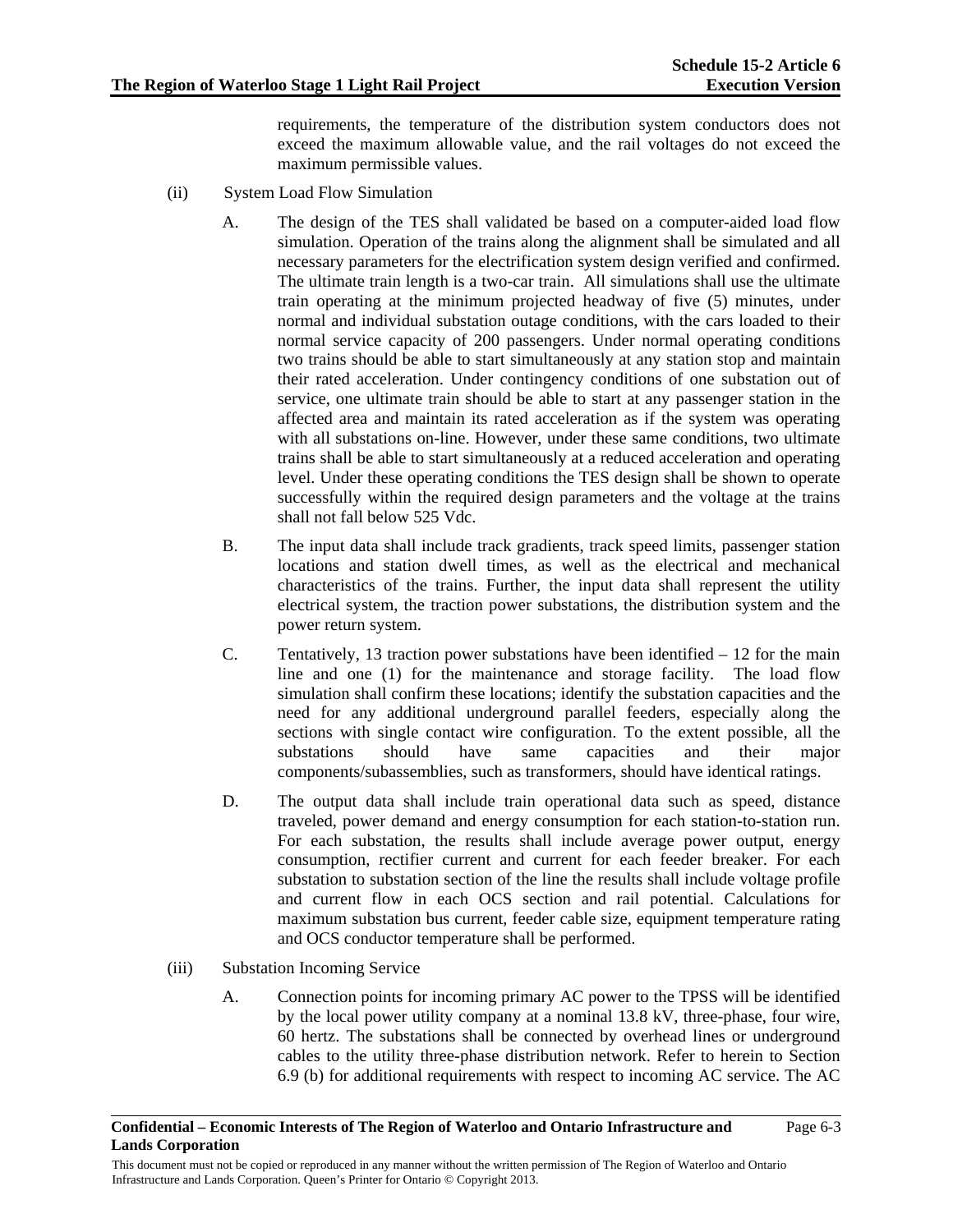Page 6-4

service and AC protection scheme shall be coordinated with the power supply utility.

- B. Each TPSS shall be designed to receive two AC feeders. The feeders will be identified by the utility and will be shared feeders. Project Co elects to provide only one AC feeder at some, or all Traction Power Substations, Project Co shall perform a systemwide traction power simulation which reflects the systemwide impacts of losing a specific feeder which may be providing power to more than one TPSS. The simulation shall indicate where reduced performance for the LRV will occur due to voltage being below 650 Vdc. If two AC feeders are available, Project Co. must demonstrate that any other configuration that does not fully utilize a double feeder approach shall meet the traction power availability requirements and also meet the overall system availability requirements. The loss of a single AC feeder is not an excusing event with respect to Schedule 20.
- C. Metering shall be provided on the high voltage (HV) side as per the specifications of the power supply utility.
- D. Project Co shall be responsible for all costs required to provide AC power feeders and metering for all traction power substations. Refer to section  $6.9(b)(ii)$  for additional information.
- (iv) Substation Types
	- A. Each mainline substation shall have one transformer/rectifier unit and four DC feeder breakers unless otherwise approved by the Region of Waterloo.
- (v) Substation Equipment Rating
	- A. The continuous rating of the mainline substation equipment such as the traction transformer, rectifier, circuit breakers and cables shall be based on the output from the system load flow simulation.
	- B. Each mainline substation shall be capable of supplying the following load cycle in accordance with NEMA Standard RI-9 "Extra Heavy Traction Duty Cycle" and ANSI standards:
		- 1. Constant temperature of all equipment shall be reached following operation at 100% rated power for a minimum of 2 hours.
		- 2. Equipment shall then be able to sustain a 150% overload for 2 hours with five evenly spaced periods of one minute each at 300% of rated load and one 5 second period at 450% of rated load, followed by a maximum short circuit current with duration equal to substation protective device clearing time.
		- 3. Equipment shall be capable of sustaining such an overload twice a day, once in AM peak and once in the PM peak periods.
		- 4. All equipment insulation shall be rated at the system maximum rated voltage.
- (b) Each maintenance substation shall be capable of supplying the following load cycle in accordance with NEMA Standard RI-9 "Heavy Traction Duty Cycle" and ANSI standards. The maintenance facility substation shall be capable of supplying 100% rated load continuously, 150% rated load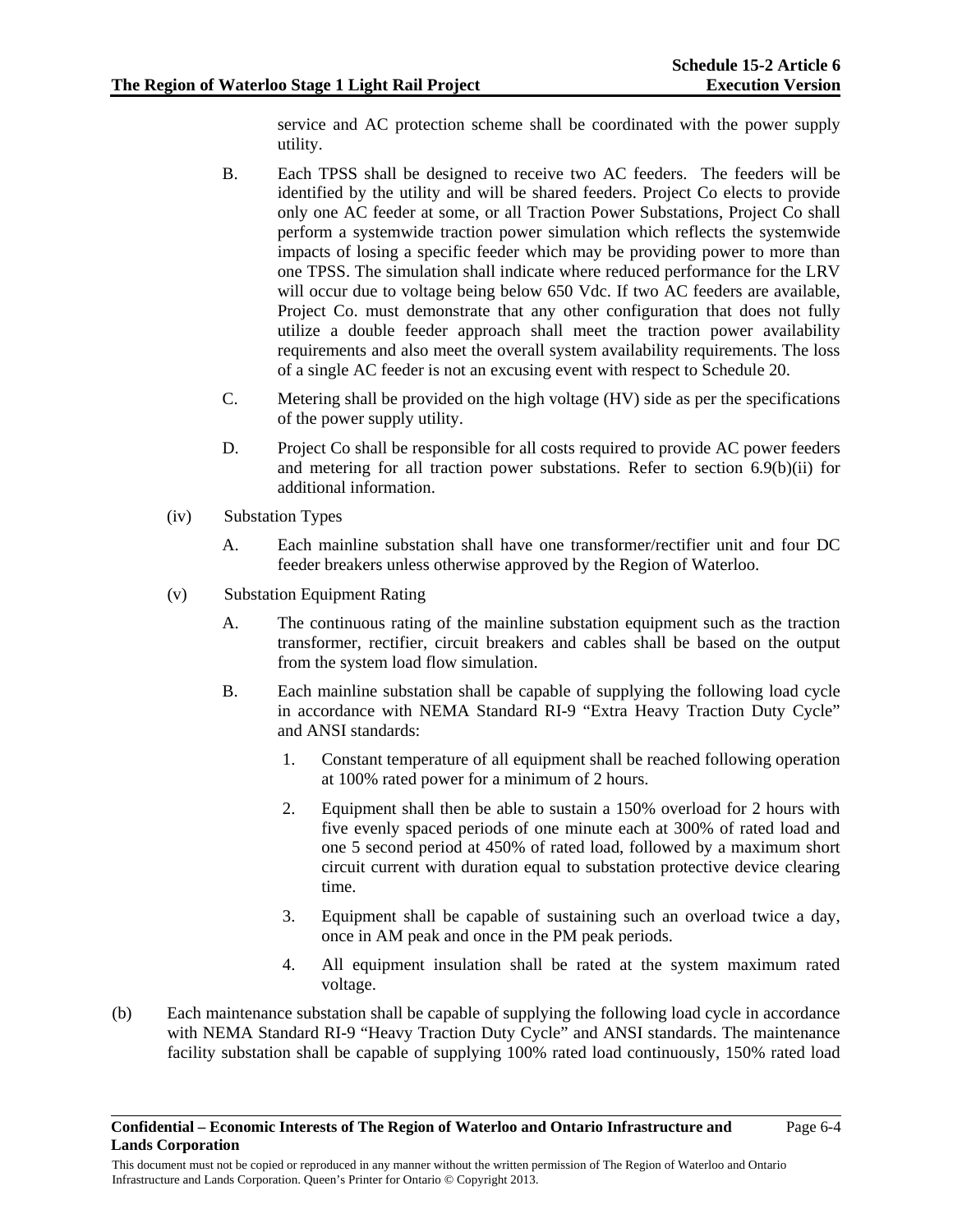Page 6-5

for two hours following temperature stabilization at 100% load or 300% load for one minute following temperature stabilization at the 100% load.

# **6.5 System Voltage Design Requirements**

| Nominal Contact Wire Voltage:     | 750 Vdc |
|-----------------------------------|---------|
| Maximum Contact Wire Voltage:     | 900 Vdc |
| <b>Vehicle Operating Voltage:</b> | 525 Vdc |
| Maximum Rail to Ground Voltage:   | 50 Vdc  |

(a) The vehicles will be equipped with regenerative braking. The system shall be designed for natural receptivity only, no additional means of accepting regenerative power or of feeding regenerative power to the utility will be included.

### **6.6 TPSS Site Access, Grading, and Drainage Design Requirements**

- (a) A code compliant access drive or a minimum  $3.7$  metres (12') wide access drive, whichever is greater, shall be provided to each substation from adjacent roadways. The access drive shall be surfaced with gravel or asphalt and shall not exceed a 6% grade. The surfacing material shall be as recommended by a Geotechnical Engineer or as required by local jurisdictions.
- (b) A minimum clearance of 3.0 metres (10') shall be provided around the perimeter of each substation to permit access for maintenance vehicles and equipment. Any additional clearance area needed for installing or repairing TPSS equipment shall also be provided. Clearance width may be reduced along one side of the substation with approval from the Region. Each TPSS shall be located within a secured area. The design for the enclosure shall address security issues as well as providing screening for the TPSS from the general view of the public.
- (c) The enclosed area shall be generally flat with finished grade sloping a minimum of 2% away from the building.
- (d) The drainage shall be analyzed at the substation and storm-water infrastructure provided as appropriate.

### **6.7 Traction Power Feeder System (TPFS) Design Requirements**

- (a) The TPFS shall be an underground feeder cable distribution system comprising positive feeder cables, negative return cables, transfer trip cables and high voltage AC power cables.
	- (i) Positive Feeder Cables
		- A. The positive feeder cables shall have single multi-strand flexible copper conductors, EPR insulated with low smoke, flame retardant, ozone resistant, nonshielded, jacket complying with NEMA standard WC 70. The cables shall be suitable for installation in an underground conduit or duct and for use in wet and dry locations. The maximum operating conductor temperature shall be 90°C for normal operation and 110°C for hot spot. The cable construction shall comply with ASTM D 2802 and NEMA Standard WC70. The feeder design shall be coordinated with the OCS pole foundations.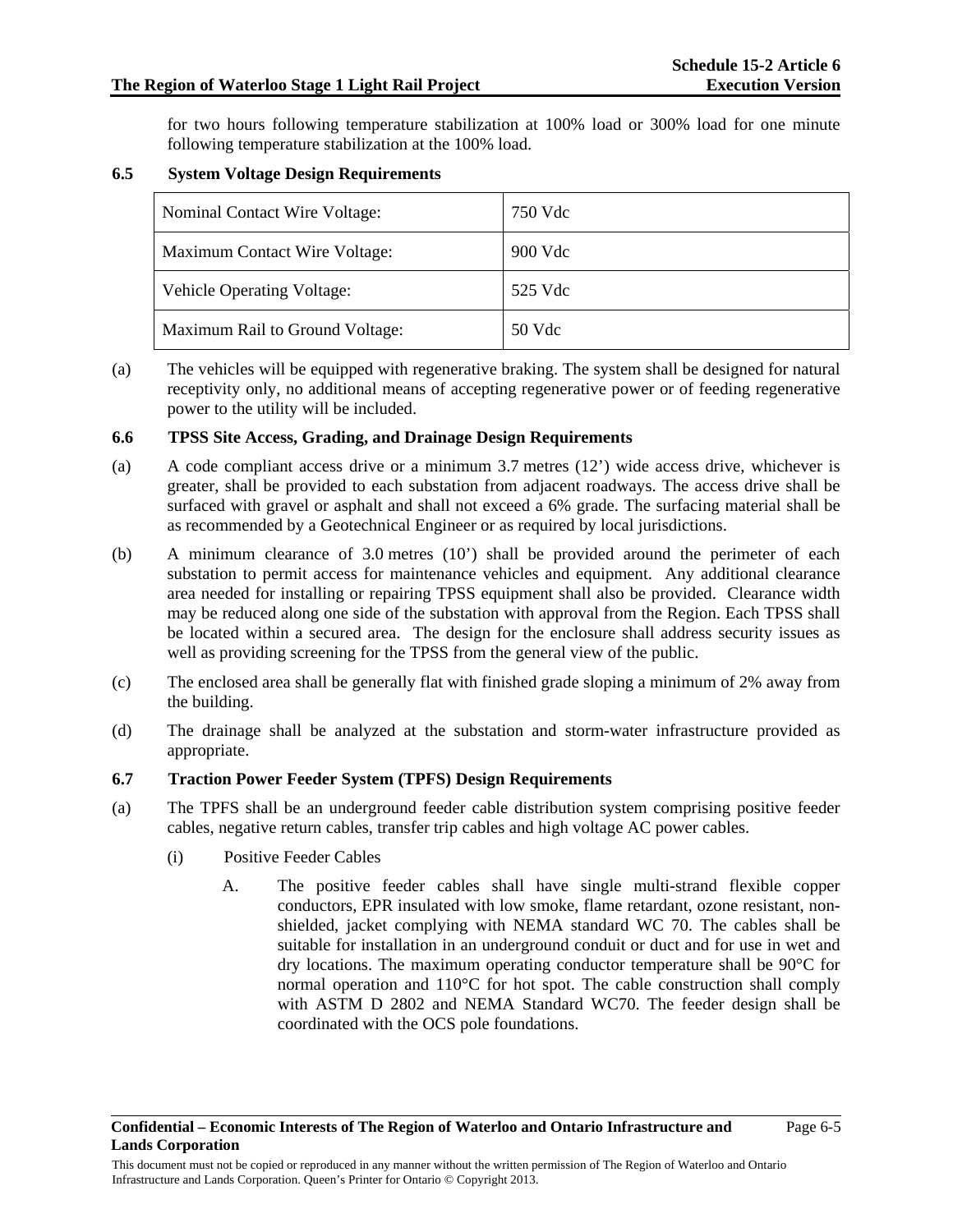- (ii) Negative Return Cables
	- A. The negative return cables shall meet the same requirements specified for the positive feeder cables and shall be installed from the substation negative bus to the running rails. Wherever possible, the negative return cables connection to the running rail shall be a cadweld connection. The negative return conduit location shall be outside the track, not between two rails and shall be coordinated with the design of the substation foundation.
- (iii) Transfer Trip Cables
	- A. The transfer trip cables shall be fiber optic cables. Material and workmanship of all fiber optic cables shall be of the highest quality assuring durability for a 40 year design life. All cables shall be suitable for both wet and dry installations. The cable shall be suitable for direct field termination with most standard optical connectors. The outer jacket material shall be suitable for long-term exposure to sunlight and weather with a life expectancy in excess of 40 years. Suitability shall be determined in accordance with MIL-STD-810, method 505.
- (iv) High Voltage AC Power Cables
	- A. The high-voltage AC power cables shall comply with all of the local utility requirements.
- (v) Duct bank, Manholes and Hand Holes
	- A. Positive and negative cables shall be run in separate ducts, manholes and handholes.

# **6.8 Sectioning and Grounding Design Requirements**

- (a) Sectioning
	- (i) The system sectioning shall be designed to enable the electrical protective relays to disconnect faulted sections of the distribution system, to permit planned maintenance, and to permit flexible operation during system emergencies.
	- (ii) The TPSS configuration shall be of the double-end type with electrical continuity between substations. All sections of the distribution system shall obtain power from two adjacent substations.
	- (iii) Sectioning at the mainline tracks or crossovers used for normal train operations shall be performed by the use of insulated overlaps. Sectioning for emergency crossovers or turnouts, defined as crossovers or turnouts not used during normal revenue service, shall be performed using section insulators or insulated overlaps.
	- (iv) The primary connection and isolation of the system sections shall be performed by the substation DC feeder circuit breakers and by disconnect switches which shall be located adjacent to substations.
	- (v) Circuit protection and transfer trip features between substations shall be arranged so that a fault on either track shall remove power from the associated track. Activation of a substation emergency pushbutton shall also deactivate the tracks associated with that pushbutton and leave all other tracks unaffected.
	- (vi) Refer to Section 6.11 (t) for additional sectioning requirements
- (b) Grounding for Stray Current Corrosion Control and Safety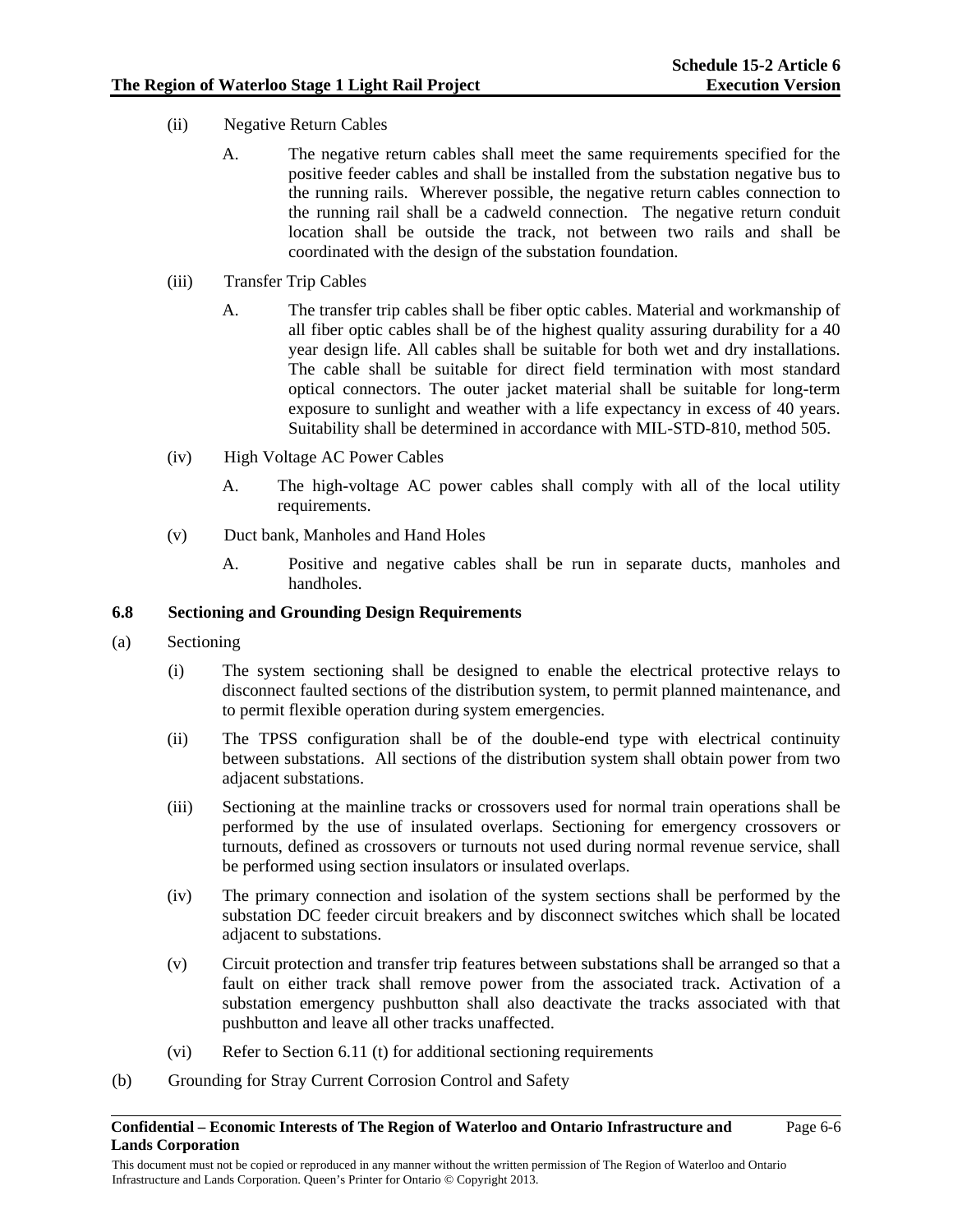- (i) See Schedule 15-2 Article 17 for Corrosion Control and Grounding
- (ii) OCS pole grounding resistance shall be less than 25 ohms.
- (c) Grounding for Lightning Arresters
	- (i) All lightning arresters shall be grounded by an independent ground cable directly attached to a grounding device such as ground rod(s) or ground mat with a ground resistance of less than 5 ohms. Pole grounds may be connected to lightning arrester grounding devices. Also see Section 6.11(u)

## **6.9 Traction Power System Product Requirements**

- (a) Equipment Description
	- (i) The traction power system shall consist of all equipment between the interface points with the power utility, the distribution system and negative return impedance bonds. The equipment includes AC cables, AC switchgear assemblies, transformer/rectifier units, DC switchgear assemblies, busbars, positive and negative cables, cable ductbanks, conduits and raceways, negative return and drainage assemblies, substation housings, foundations, grounding systems, protective systems, auxiliary power supply systems, HVAC systems, batteries and chargers, fire and intrusion detection systems, lightning arresters, annunciation and control systems, metering equipment, supervisory control equipment, portable fire extinguishers, circuit breaker test cabinet, special tools for maintenance, operating and maintenance manuals and training.
	- (ii) The electrical equipment shall be housed in TPSS, which shall be of the package type. Exceptions shall require approval from the Region of Waterloo. Each substation shall be factory pre-wired, assembled and tested and housed in a self supporting, transportable enclosure suitable for outdoor installation. Each substation shall be a completely self contained and integrated unit installed on previously prepared foundations which may be designed to accommodate a suitable crawl space, utilize cable trenches or other means that allow for ready replacement of cables or additional cabling to be installed in the future and connected via suitable feeder cables to the utility interface point and to the traction power distribution and return systems.
	- (iii) Entry doors shall be provided. The entry doors shall be of sufficient size for installation or removal of any piece of equipment if no other access is provided. All equipment shall be designed and arranged such that all repair, maintenance and cable connections can be accomplished from within the substation enclosure or through access panels at the rear of equipment line-ups.
	- (iv) Substations shall be provided with heating, ventilation, lighting, and AC auxiliary power distribution.
- (b) Incoming AC Feeders
	- (i) The incoming substation service shall be by underground cables unless otherwise approved by the Region. Cable ductbanks, conduits, raceways and manholes inside the substation property line shall be designed from the point of utility interface to the traction power substation. The design shall be fully coordinated with the utility requirements and interfaced with the utility overhead or underground facilities. Project Co shall present to the Region as part of the Design Presentation Meeting process any location which Project Co is intending to use an overhead configuration as part of or for the entire length of the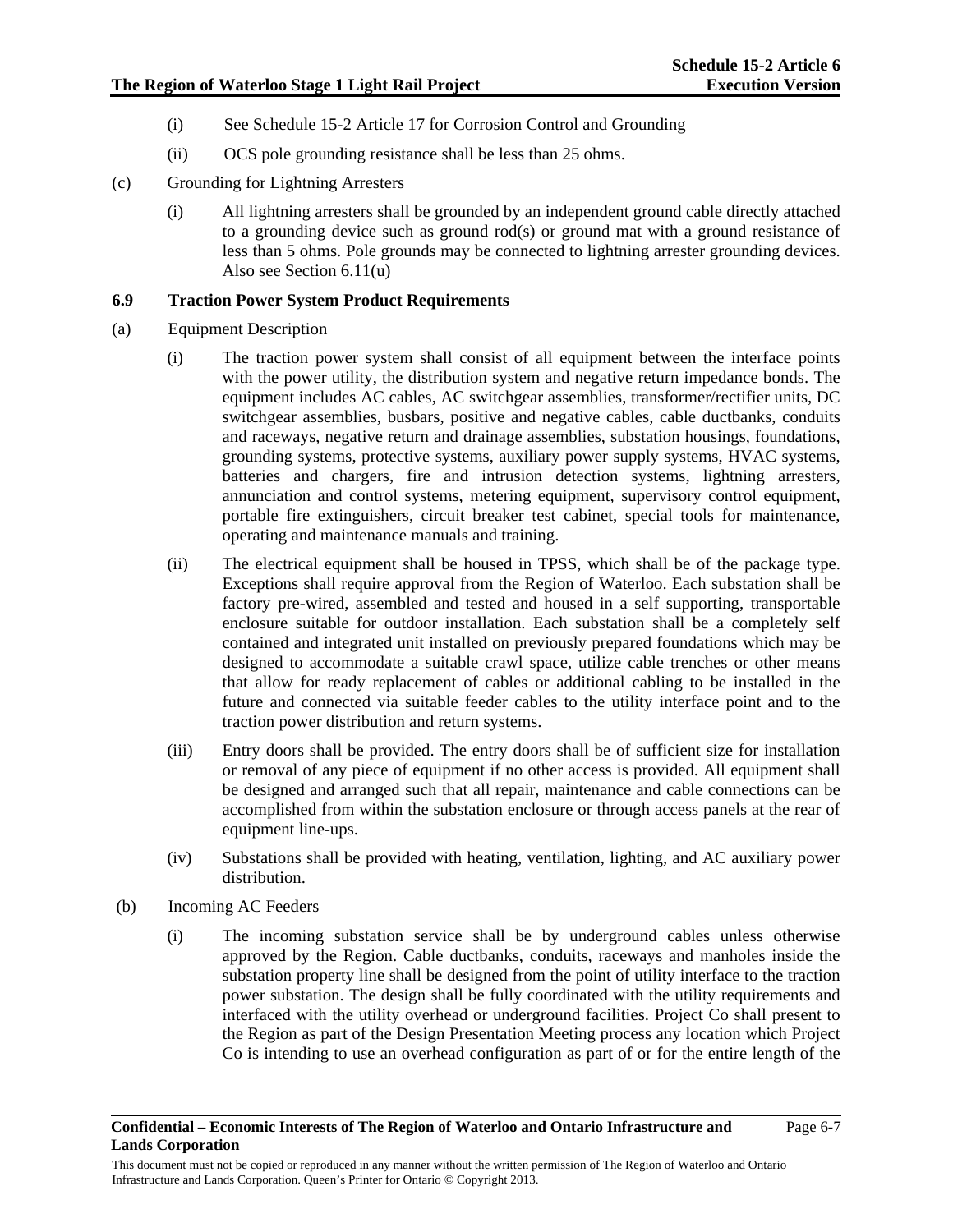incoming service. The feeder rating shall permit the substations to supply the specified load cycle and short circuits without exceeding the allowable equipment temperatures.

- (ii) Project Co is responsible for all costs of providing power and metering for the traction power substations. The hydro utilities can provide information on costs, technical requirements, and timing. Project Co should identify any additional ROW associated with providing service to the TPSS for Region approval as part of the Design Presentation Meeting Process. The Region will be responsible for acquisition of any additional ROW approved for TPSS.
- (c) AC Switchgear
	- (i) The AC switchgear assembly shall provide the means to deliver, control, and measure the substation power requirements. The assembly shall be housed in dead-front enclosures containing AC disconnect switch, AC circuit breaker, metering equipment and auxiliary power supply.
	- (ii) The equipment shall conform to IEEE/ANSI C37.20.1 "IEEE Standard for Metal Clad and Station Type Cubicle Switchgear", and shall be UL listed and labeled, or certified by an independent accredited testing laboratory to meet ANSI and UL standards. Working space shall be provided to gain access to components from the front and the rear of the switchgear.
- (d) Traction Power Transformer
	- (i) The rectifier transformer shall be self-cooled, dry type with primary voltage to be consistent with utility supply, and equipped with appropriate taps to ensure secondary voltages meet the Design Parameters provided in Section 6.5.
	- (ii) The transformer/rectifier shall be designed so that the maximum overall regulation rate is not greater than  $6\% \pm 0.5\%$  between 1% rated load and 450% rated load.
	- (iii) Project Co shall perform a Utility Impact Study that shows that their design meets all utility requirements for harmonic distortion and flicker.
- (e) Rectifier
	- (i) The rectifier shall be silicon diode type, natural convection-cooled. Thyristor rectifiers will be considered, where necessary, to provide improved voltage regulation or reduce overall traction electrification costs. The rectifier shall be a complete operative assembly consisting of the diodes, heat sinks, internal buses, connections, diode fuses and all other necessary components and accessories. It shall consist of fullwave bridges providing 12 pulse rectification.
	- (ii) The rectifier shall be capable of withstanding the duty cycles specified in Section  $6.4(a)(v)$  without exceeding the manufacturer's allowable diode junction temperature and without damage to any component.
	- (iii) The rectifier shall also be capable of withstanding the maximum theoretical short circuit current on the rectifier until cleared by the fault clearing devices.
- (f) DC Switchgear Assembly
	- (i) The DC switchgear assembly shall consist of the positive and negative switches, rectifier, bus work, and DC circuit breakers. It shall form a lineup of dead-front metal clad switchgear built to ANSI C37.20.2 "IEEE Standard for Metal Clads and Station Type

Page 6-8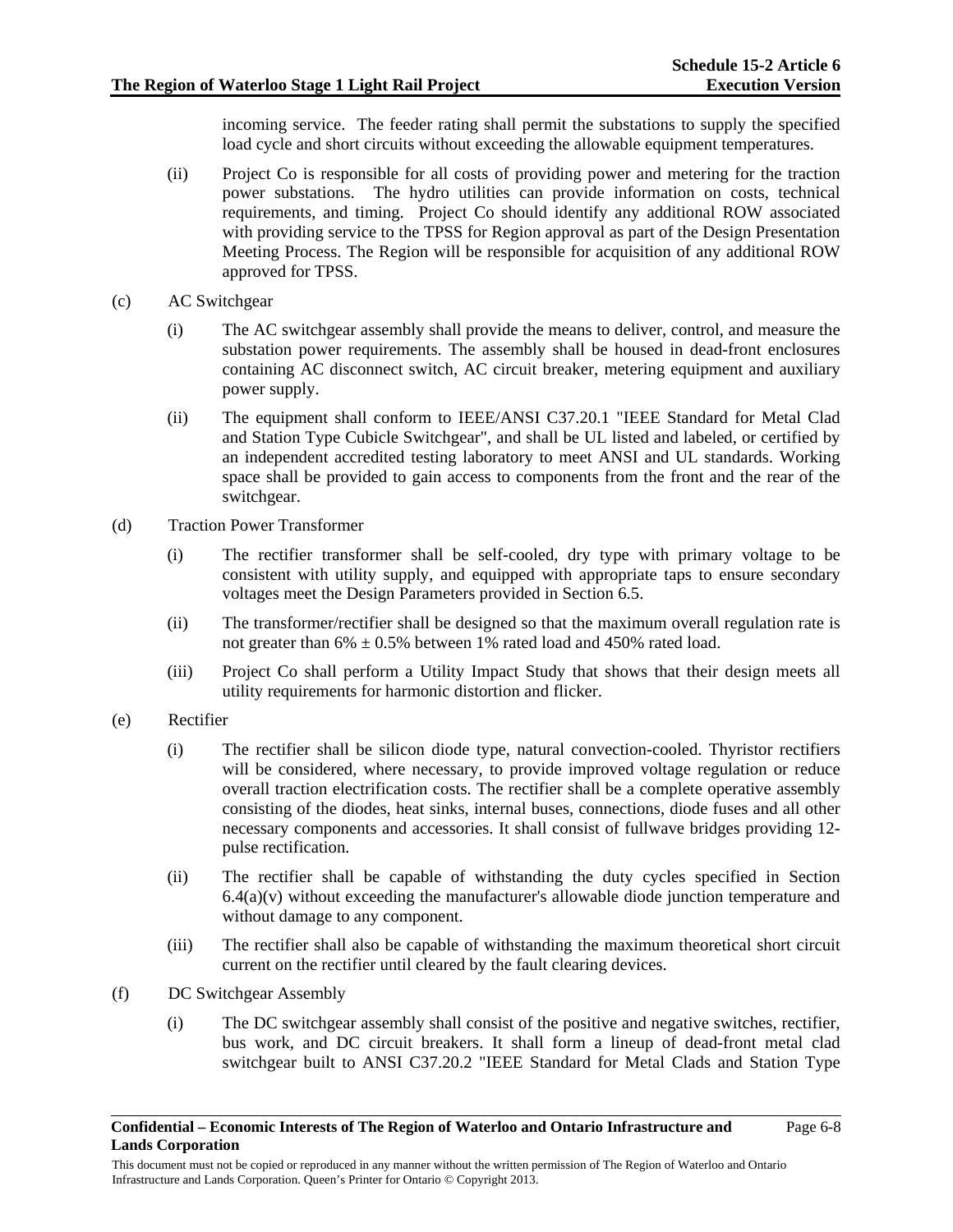Cubicle Switchgear". The DC circuit breakers shall be high-speed, stored energy, drawout, single-pole units and shall have bottom feeder cable entry.

- (g) Negative Return and Drainage Assembly
	- (i) The negative return assembly shall include negative disconnect switches, negative busbar, terminations for negative return cables and other associated equipment. All equipment shall be rated at the system maximum rated voltage.
- (h) Programmable Logic Controller (PLC)
	- (i) The minimum acceptable requirements for a Programmable Logic Controller (PLC) and associated modules as described below for the specified control, processing, and monitoring system and to interface with the TPSS equipment and the SCADA System shall be met. The design shall provide a full featured, integrated, modular operational PLC system. The modules shall be capable of being inserted at the site, with no factory re-wiring required.
	- (ii) The design shall include a PLC relay interface system. All functional requirements specified shall be met or be exceeded by the PLC system. PLCs, associated network and interfaces shall be rated to utility standards for substation environment.
	- (iii) At a minimum, the PLC system shall consist of the following components:
		- A. Electronic terminators shall replace the normal auxiliary and interposing relays. These shall be placed at the A/C switchgear cubicle, rectifier unit, rectifier DC disconnect switch unit, at each DC feeder circuit breaker unit and at each remote DC disconnect switch group.
		- B. A stand alone modular programmable controller, or protective relay, shall be designed to provide the breaker reclosure relay, long time overload relay, frame fault protection relaying and lockout relays. Running rail voltage monitoring shall be furnished at each DC feeder breaker.
		- C. "Transfer Tripping" of DC breakers adjacent to the section where a fault is detected will be provided by an optical fiber link and associated interface equipment.
		- D. A local area network providing communication from the feeder breakers modular programmable controllers to the substation master programmable controller shall be furnished.
		- E. A master PLC designed and programmed to integrate and control all interpanel connections and to provide substation monitoring and data logging shall be furnished at each traction power substation. The master PLC in combination with the above-described local area network shall result in the elimination of majority of the interpanel wiring where applicable.
		- F. A man/machine interface (operator panel) capable of providing substation status annunciation and local/remote control of substation operations (e.g. opening and closing of circuit breakers) shall be furnished at each traction power substation.
		- G. All PLC software shall comply with the requirements in Schedule 15-2 Article 9.15.
	- (iv) The PLC system and equipment shall be designed to operate in the environment and conditions specified by the requirements of the LRT system. All electrical interfaces,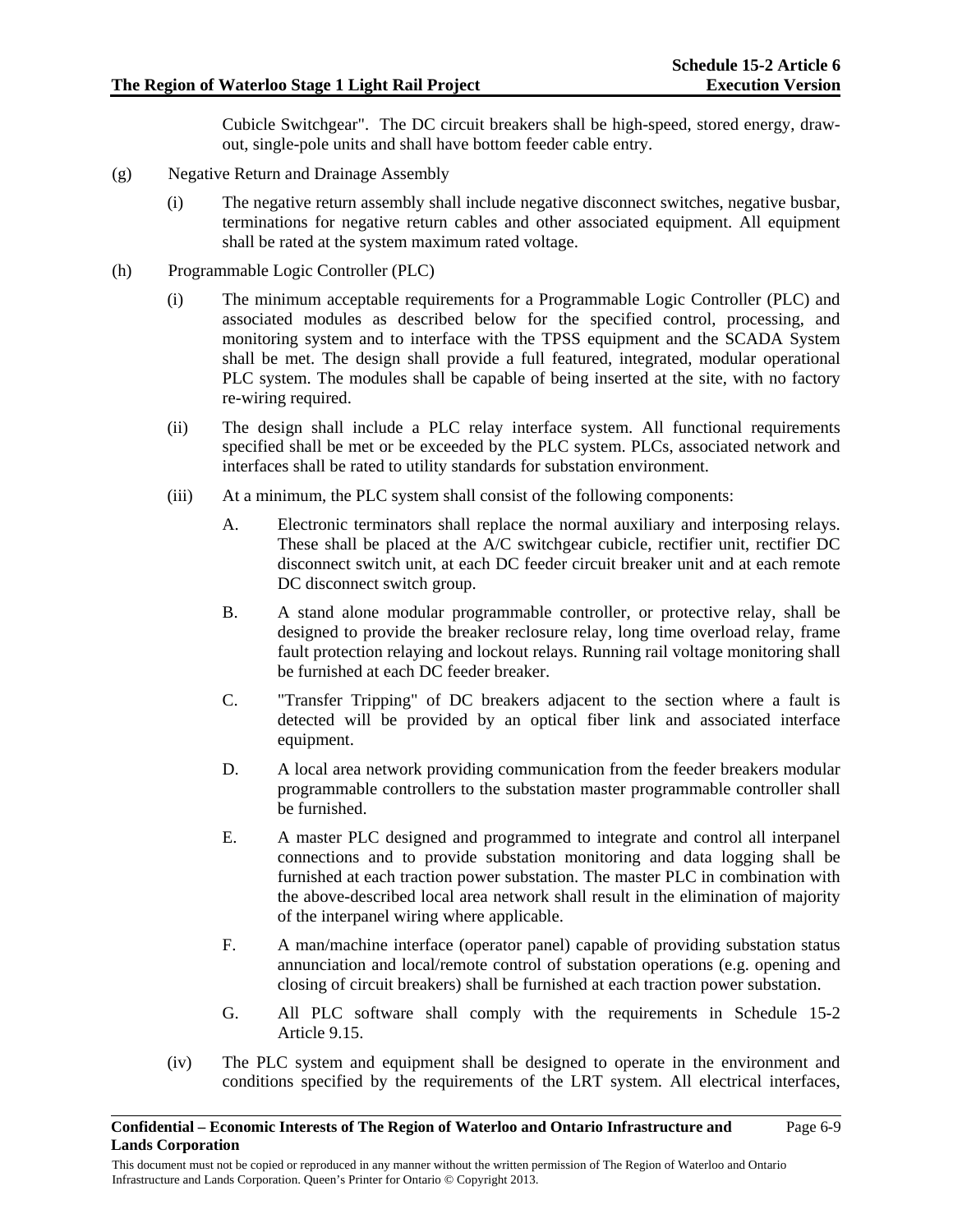including relaying, voice and data, shall meet ANSI/IEEE surge withstand requirements. The system shall be immune to Radio Frequency Interference and shall be designed to meet the requirements of ANSI/IEEE C37.90.2 and ANSI/lEEE 281. The presence of transients on the communication interfaces shall not cause misoperation or blocking of any of critical communications. The system shall be failsafe.

- (v) The systems shall also be capable of integrating with the SCADA system using Ethernet for communication. A SCADA points list will be submitted that includes alarms, status and supervisory control functions. Alarms will consist of all locally annunciated alarm points discussed in Section 6.9(i). Status points will consist of circuit breaker position, and other necessary points selected to give information about the condition of the remote station to Operations Control Center. The selection of a "local" control mode at the substation shall inhibit remote SCADA control of specific functions, but shall not prevent the monitoring of all substation parameters via the SCADA system.
- (i) Local Annunciation
	- (i) The substations shall be equipped with an internal annunciation system. The annunciator shall be of modular design, programmable and may be integrated with the PLC described in Section 6.9(h), if provided. The annunciator shall consist of LED indicating lamps, audible alarm, test, silence, acknowledge and reset switches, as well as other associated equipment.
	- (ii) It is preferred but not required that a blue light shall be installed on the exterior of the substation, visible to the train operators from the LRT trackway. If Project Co elects not to provide a blue light, Project Co is still responsible for complying with requirements cited in Section  $6.11(r)(iii)$ . The blue light shall be continuously illuminated under normal conditions and shall flash whenever a DC breaker is open or the DC output is not available.
	- (iii) An electrical alarm "points list" shall be developed listing electrical alarms to be annunciated. These alarms will be annunciated locally and by the blue light which shall be visible from the trackway.
- (j) Auxiliary Power
	- (i) The preferred source of auxiliary power for the substation enclosure is a dry type, singlephase, 25 kVA transformer fed from the incoming utility feed. Each substation shall be furnished with AC and DC distribution panel boards. The AC panel board shall supply the substation lighting, HVAC, convenience receptacles and battery charger. The DC panel board shall supply circuit breaker and other control power and annunciation.
- (k) Busbars and Bus Connectors
	- (i) Busbars and bus connections shall be designed to withstand, without damage to the bus or enclosure, the thermal and mechanical stresses occurring during the specified load cycle and the rated short circuit currents.
	- (ii) Busbars shall be made of rigid high electrical conductivity copper and shall be adequately insulated and braced with high strength insulators. Bus connections shall be bolted and furnished with silver plated surfaces. Each joint shall have conductivity at least equal to that of the busbar.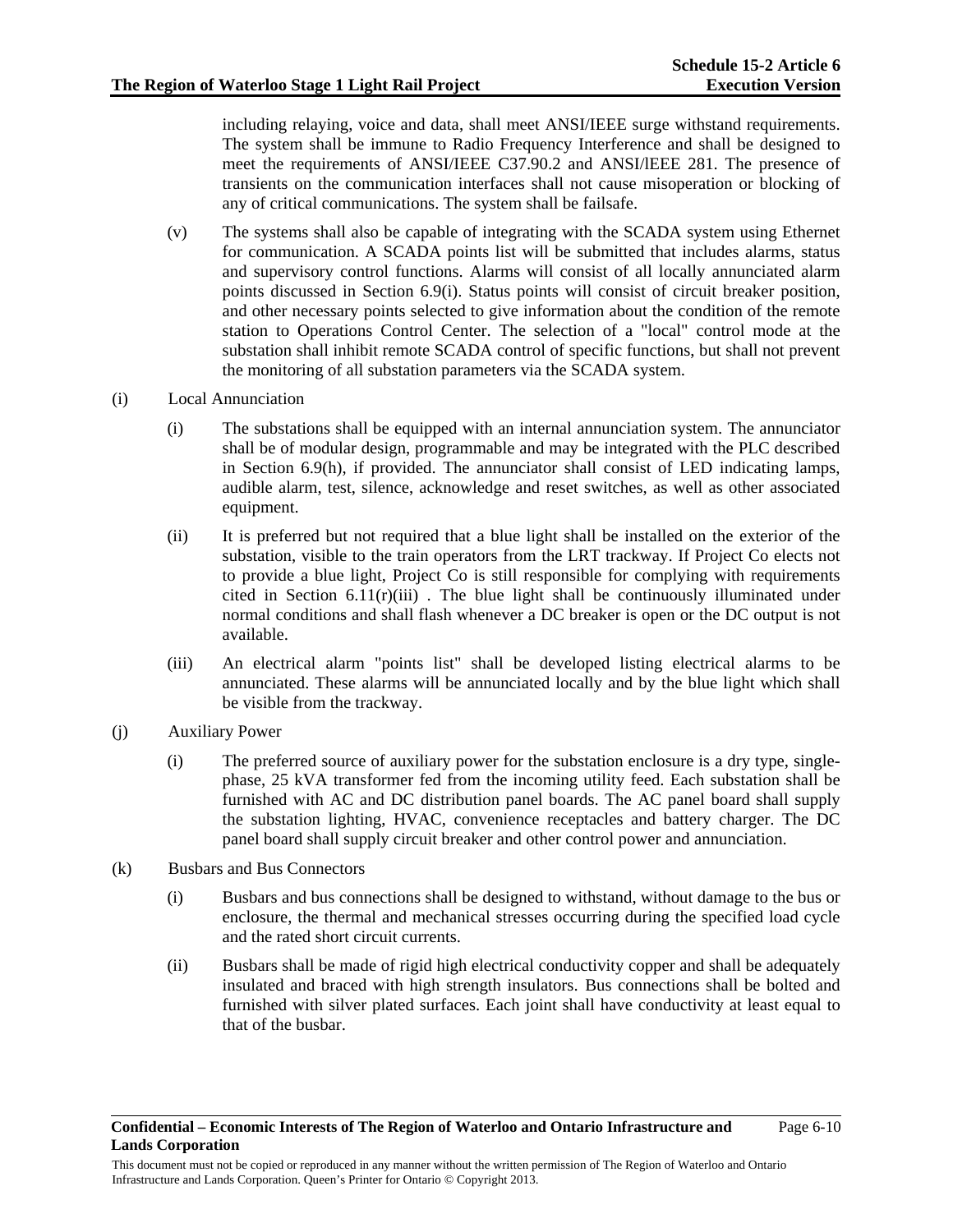- (l) Equipment Arrangement
	- (i) Substations shall have adequate area to accommodate all the electrical equipment and ancillary components. Relative spacing and positioning of each item of equipment shall permit installation, maintenance, removal and replacement of any unit without the necessity of moving other units. The arrangements of the equipment shall meet codes and permit doors to be opened, panels to be removed, and switchgear to be withdrawn without interference to other units. Ceiling heights and structural openings shall permit entry and removal of the largest components installed in the housing.
	- (ii) Wall space for future growth shall be provided. Minimum working clearances will be provided per the NEC/OESC. A minimum of 1.8 metres (6') of space in front of high voltage switchgear shall be provided. Two exit doors with panic hardware, one from each end of the TPSS, shall be provided.
	- (iii) In the "end-of-line" substations space provisions shall be provided for additional AC and DC switchgear for any future extension of the LRT. The space, conduits, and configuration provisions for additional AC and DC switchgear shall be consistent with the space, conduits, and provisions for a typical mid-line TPSS.
- (m) Grounding
	- (i) Each TPSS shall be furnished with a ground mat and provisions for equipment grounding. The ground mat shall be contained within the substation property lines and shall be designed so that the step and touch potentials at the rated short circuit current do not exceed the recommended safety limits of IEEE Standard 80. All grounding connections shall be capable of carrying the rated short circuit current. All normally non-current carrying metallic AC equipment enclosures, parts of AC equipment, or conductive fences shall be connected to the ground grid.
	- (ii) All normally non-current carrying metallic DC equipment enclosures or parts of DC equipment shall be installed insulated from ground and connected to the substation ground system through a ground fault detection system. This ground fault detection system shall detect and annunciate a grounded condition on the equipment and in case of an energized enclosure, disconnect the substation from the power sources.
- (n) Negative Return System
	- (i) The substation negative bus shall be connected to the running rails. The rails shall be welded in continuous lengths. Any bolted rail joints shall be electrically bonded. At locations requiring insulated rail joints, the continuity of the negative circuit shall be maintained by the use of impedance bonds or equivalent devices.
	- (ii) In areas of double track equipped with double-rail AC track circuits, cross bonding between tracks for negative return equalization shall be accomplished by impedance bond center tap connections at each substation negative return connection location at the end of every second track circuit. In areas of double track equipped with single rail AC track circuits, cross bonding between tracks shall be accomplished by direct connections between the negative traction return rails only. Single rail negative return segments shall not exceed 18.3 metres (60') in length. In areas of trackage not equipped with track circuits, cross bonding between tracks shall be provided throughout the system, with a spacing of cross bonds of approximately 304.8 metres (1000').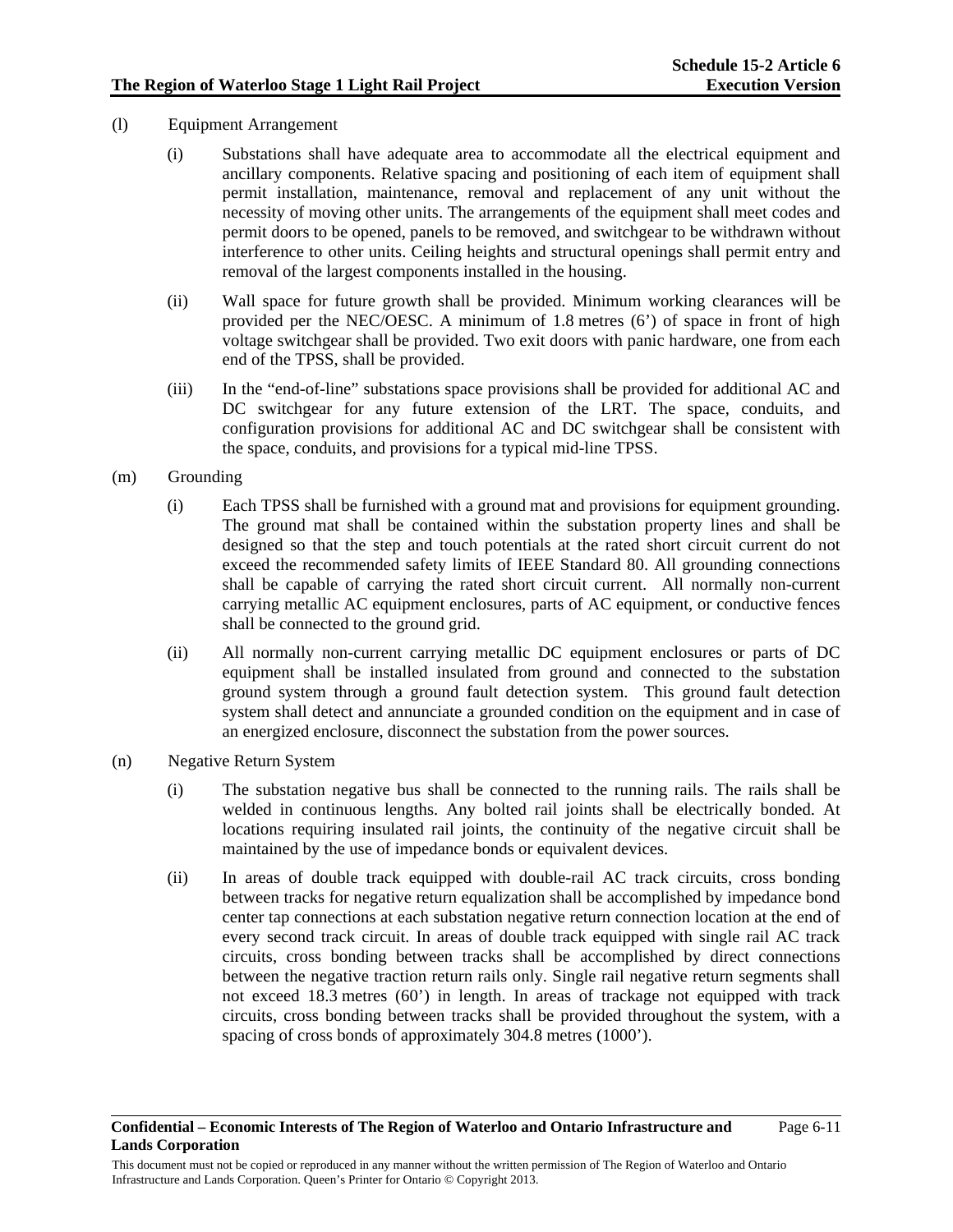### **6.10 Overhead Contact System (OCS)**

- (a) The OCS consists of the conductors, including the contact wire and supporting messenger wire, inspan fittings, insulation, jumpers, conductor terminations, and associated hardware located over the track and from which the vehicle draws power by means of direct physical contact between the pantograph and contact wire. The OCS shall provide for proper current collection under all operating conditions.
- (b) The physical support system consists of foundations, poles, guys, insulators, brackets, cantilevers, and other assemblies and components required to support the OCS in the appropriate overhead configuration. The support system shall support the OCS in accordance with allowable loading, deflection, and clearance requirements. The OCS supports throughout the system shall incorporate double insulation.
- (c) Each OCS pole shall have an identifying alpha-numeric designation suitable for use by emergency responders to locate or report a situation in coordination with the CCF.
- (d) Full-feeding electrical continuity shall be equal to or greater than the electrical capacity of the OCS circuit ampacity.
- (e) The design of the OCS shall be based on technical, economical, operational, and maintenance requirements as well as on the local climatic conditions which are outlined in these criteria.

### **6.11 Traction Power Distribution System**

- (a) General Requirements
	- (i) The traction power distribution system consists of all equipment between the interface with the DC traction power supply equipment at trackside disconnect switches, and the vehicle pantograph. The traction power distribution system consists of an OCS, trackside disconnect switches, plus at certain locations, underground parallel feeders.
	- (ii) The overhead distribution system shall be designed to be low maintenance and environmentally acceptable. Within the mechanical and structural design constraints, the system structures and associated equipment shall be as lightweight as possible and shall use visually unobtrusive fittings. The suspended bare conductor distribution system shall be double insulated with each level of insulation compatible with the system insulation class.
	- (iii) The overhead system shall be designed to allow the trains to operate with all pantographs in contact with the conductors at up to the maximum allowable speed without excessive oscillations of the system and permit current collection without pantograph bouncing or arcing.
- (b) Distribution System Design Study
	- (i) The design of the distribution system shall be based on an engineering analysis. The analysis shall include calculations of the distribution system design parameters and include pantograph security analysis, pantograph operations analysis conductor tensions and maximum tension length analysis for 4.9 metres, 5.7 metres, 6.1 metres (16-0", 18'-6" and 20'-0") contact wire heights. It shall take into account all factors that contribute to displacement of the contact wire with respect to the pantograph, including:
		- A. Climatic data.
		- B. Conductor data.
		- C. Pantograph dimensions.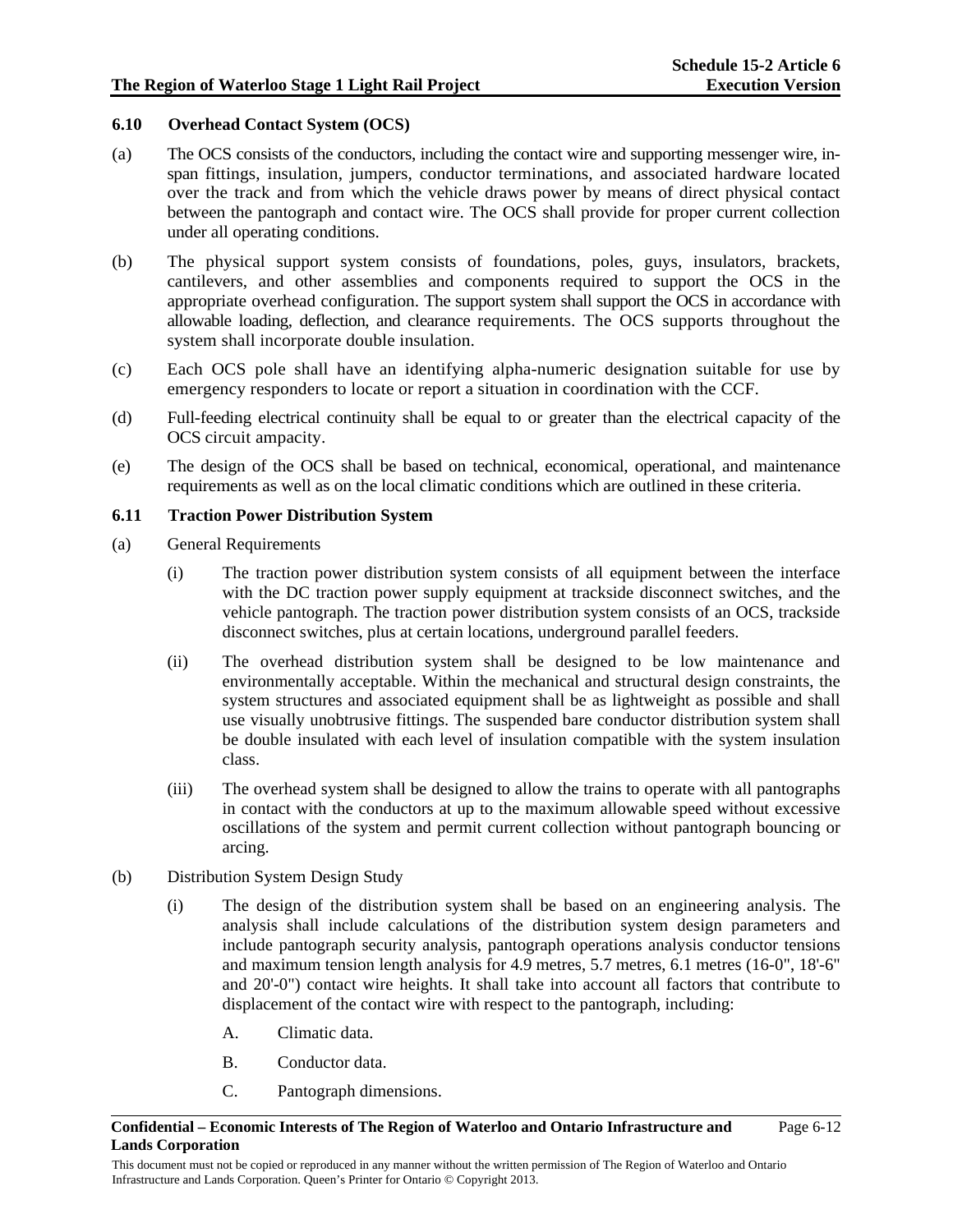- D. Maximum contact wire wear.
- E. Pole deflection due to loads imposed.
- F. Erection tolerances.
- G. Vehicle roll and lateral displacement.
- H. Sway of pantograph.
- I. Track maintenance tolerances.
- J. Static pantograph centerline variation from vehicle centerline.
- K. Dynamic pantograph centerline variation from track centerline due to vehicle displacement on curves.
- (ii) The result of this study shall define and provide values for the following parameters:
	- A. Maximum structure spacing as a function of track curvature and track vertical profile
	- B. Conductor blow-off, stagger effect and allowable static offset
	- C. Conductor rise and fall under various climatic combinations
	- D. Conductor along-track movement, stagger variation and wire elongation
	- E. Conductor tensions, sags and factors of safety under various climatic conditions
	- F. Contact wire deviation due to movement of hinged cantilevers
	- G. Conductor profile, hanger lengths and spacing
	- H. Equipment vertical and radial loads
	- I. Loss of conductor tension along the system due to wire movement and track gradient
	- J. Contact wire wear chart
	- K. Conductor temperature range for auto tensioning
	- L. Pantograph sweep rate criteria
	- M. Catenary system height criteria
	- N. Minimum hanger length criteria
	- O. Pantograph clearance envelope
- (c) Contact Wire Height and Gradient
	- (i) Maximum contact wire gradients shall, wherever possible, not be more than 1 in 4 times line speed, and normal changes in gradient should not exceed half this value. The contact wire height at supports shall take into consideration the effect of wire sag, due either to temperature rise or to ice loading, and installation tolerance (including track construction and maintenance tolerances).
	- (ii) At critical locations (restricted clearance under bridges) or fixed track work points (e.g., grade crossings, and embedded or direct fixation track work), no allowance is required in the OCS design for track lift. At non-critical ballasted track locations, the OCS design shall allow for a future track lift of up to 75 mm.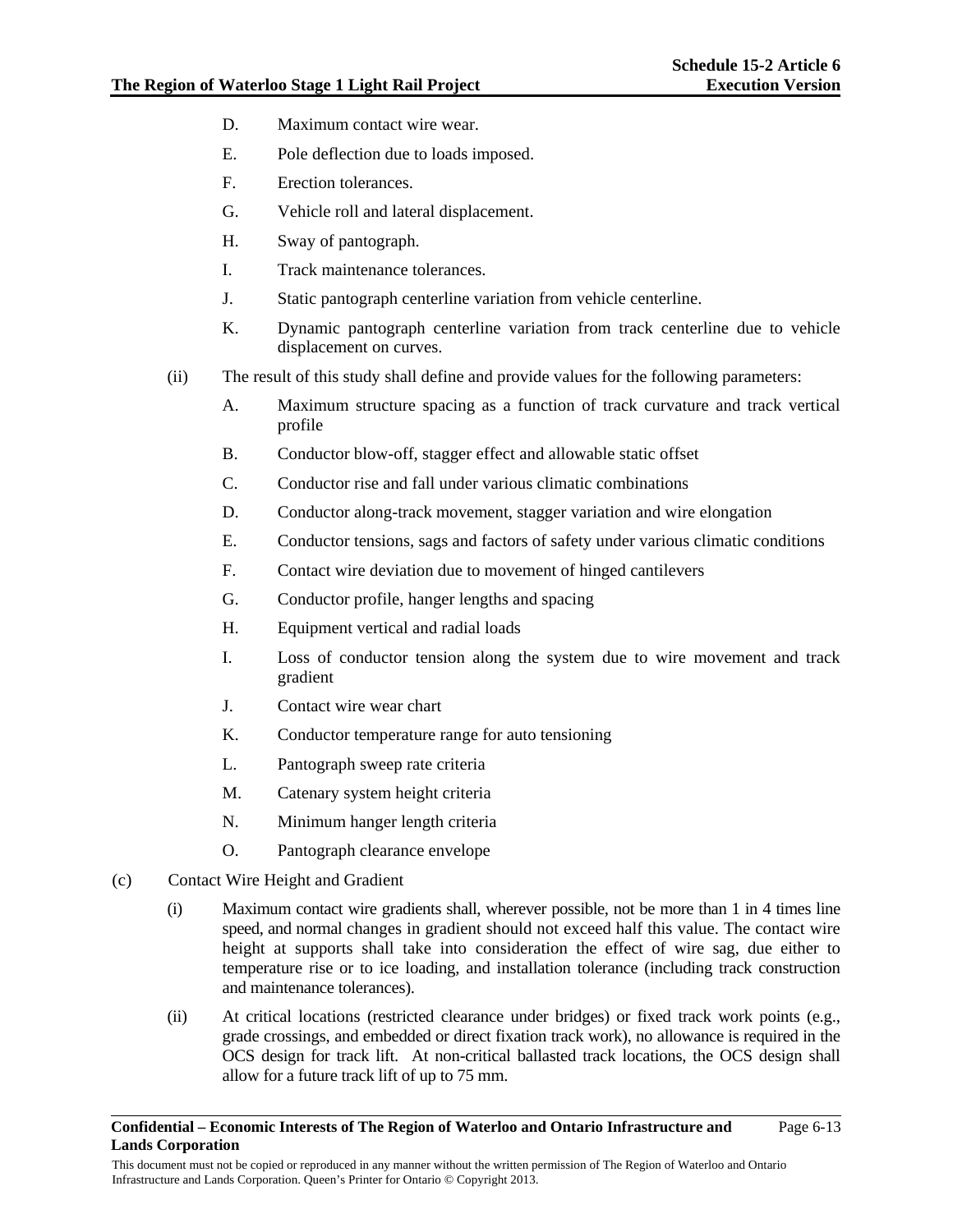# **The Region of Waterloo Stage 1 Light Rail Project**

(iii) When changing from one OCS type to another, the contact wire height shall be changed gradually to prevent pantograph bounce and arcing. The maximum gradients for contact wire change in elevation relative to the track elevation shall be in accordance with the AREMA Chapter 33 as follows:

| <b>Speed Limit/Location</b> | <b>Maximum Gradient</b> |
|-----------------------------|-------------------------|
| Yard                        | 2.3%                    |
| $48 \text{ km/h}$           | 1.3%                    |
| $73 \text{ km/h}$           | 0.8%                    |
| $96 \text{ km/h}$           | 0.6%                    |

(iv) Except for the yard, the change of grade from one span to the next shall not exceed one half of the value shown.

(d) Loading:

- (i) Loading shall be based on CAN/CSA C22.3 No. 1, combined wind and ice heavy loading conditions:
	- A. 400 N/m² Wind Pressure
	- B. 12.5 mm Radial Ice on Conductors
	- C. -20˚C Temperature
- (e) Operating Condition and Non-Operating Condition
	- (i) The design of the overhead contact system shall include consideration of the effects of the following combinations of climatic conditions:

| Load            | Condition    | Temperature     |                 | <b>Wind Pressure</b> |              | Radial Ice     |                  | <b>Note</b>                        |
|-----------------|--------------|-----------------|-----------------|----------------------|--------------|----------------|------------------|------------------------------------|
| Case            |              | $\rm ^{\circ}C$ | $\rm ^{\circ}F$ | N/m <sup>2</sup>     | <b>PSF</b>   | mm             | in               |                                    |
| OP1             | Design       | 16              | 60              | $\mathbf{0}$         | $\mathbf{0}$ | $\theta$       | $\boldsymbol{0}$ |                                    |
| OP <sub>2</sub> | No ice       | 16              | 60              | 400                  | 8            | $\overline{0}$ | $\boldsymbol{0}$ |                                    |
|                 |              |                 |                 |                      |              |                |                  | For messenger<br>wire (see note in |
| OP <sub>3</sub> | Ice and wind | $-20$           | $\mathbf{0}$    | 400                  | 8            | 12.5           | 0.5              | NO1)                               |
|                 |              |                 |                 |                      |              |                |                  | For contact wire<br>(see note in   |
|                 | Ice and wind | $-20$           | $\overline{0}$  | 400                  | 8            | 12.5           | 0.125            | NO1)                               |

#### **Confidential – Economic Interests of The Region of Waterloo and Ontario Infrastructure and Lands Corporation**  Page 6-14

This document must not be copied or reproduced in any manner without the written permission of The Region of Waterloo and Ontario Infrastructure and Lands Corporation. Queen's Printer for Ontario © Copyright 2013.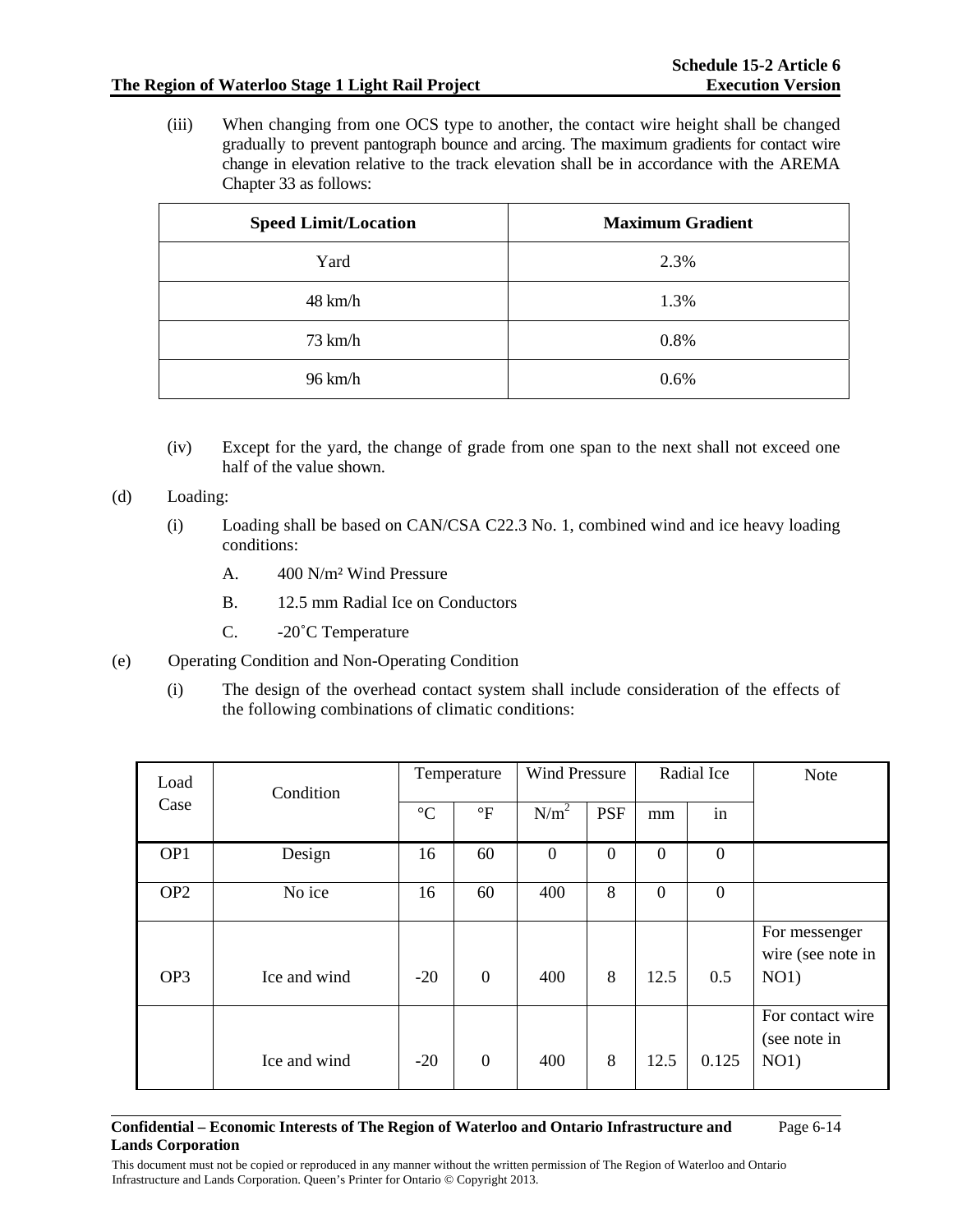# **The Region of Waterloo Stage 1 Light Rail Project**

| Load            | Condition                    | Temperature     |                | <b>Wind Pressure</b> |                | Radial Ice       |                  | <b>Note</b>                                                    |
|-----------------|------------------------------|-----------------|----------------|----------------------|----------------|------------------|------------------|----------------------------------------------------------------|
| Case            |                              | $\rm ^{\circ}C$ | $\mathrm{P}$   | N/m <sup>2</sup>     | <b>PSF</b>     | mm               | in               |                                                                |
| OP <sub>4</sub> | Low temp, no wind, no<br>ice | $-25$           | $-10$          | $\boldsymbol{0}$     | $\overline{0}$ | $\overline{0}$   | $\overline{0}$   |                                                                |
| NO1             | C22.31 No.1                  | $-20$           | $\overline{0}$ | 400                  | 8              | 12.5             | 0.5              | <b>CSA-C22.3</b><br>No.1, Table 30:<br>Heaving<br>Loading Area |
| NO <sub>2</sub> | High wind                    | 16              | 60             | 766                  | 16             | $\overline{0}$   | $\boldsymbol{0}$ |                                                                |
| NO <sub>3</sub> | High temp, no wind           | 40              | 105            | $\mathbf{0}$         | $\overline{0}$ | $\boldsymbol{0}$ | $\boldsymbol{0}$ |                                                                |

(f) Overhead Contact System Styles

- (i) Simple and Low Profile Catenary Auto Tensioned Style
	- A. At-grade open route mainline tracks, and associated crossovers, shall utilize simple catenary style wiring, automatically tensioned by balance weight assemblies. A simple catenary style shall consist of a messenger wire supporting a contact wire by the means of hangers. Messenger wire is to be located vertically above the contact wire; "warped" or curvilinear wiring arrangements shall not be used. In areas designated by the Region, a low profile catenary system shall be used.
	- B. Auto-tensioning shall be accomplished by means of balance weight assemblies, which shall be mounted on anchor poles located at the ends of each tension length. Midpoint anchor arrangements shall be used in the center of each tension length to prevent along-track movement of the overhead catenary system at that point.
- (ii) Single Contact Wire Auto Tensioned Style
	- A. In areas designated by the Region, where the environmental impact of simple or low profile catenary configuration is not desirable, a single contact wire style with parallel underground feeders shall be provided. This single contact wire equipment shall be automatically tensioned, except where certain track junction wires have been designated to have fixed terminations.
	- B. The system in the streets shall be supported and registered by means of single cross-span head span wires designed to accommodate along track movement or hinged cantilevers. At sharp curves and corners, wire pull-off assemblies may be used. The contact wire shall be staggered.
- (iii) Single Contact Wire Fixed Termination Style
	- A. At operations facilities and designated tracks junctions, single contact wire fixed termination style wiring shall be used.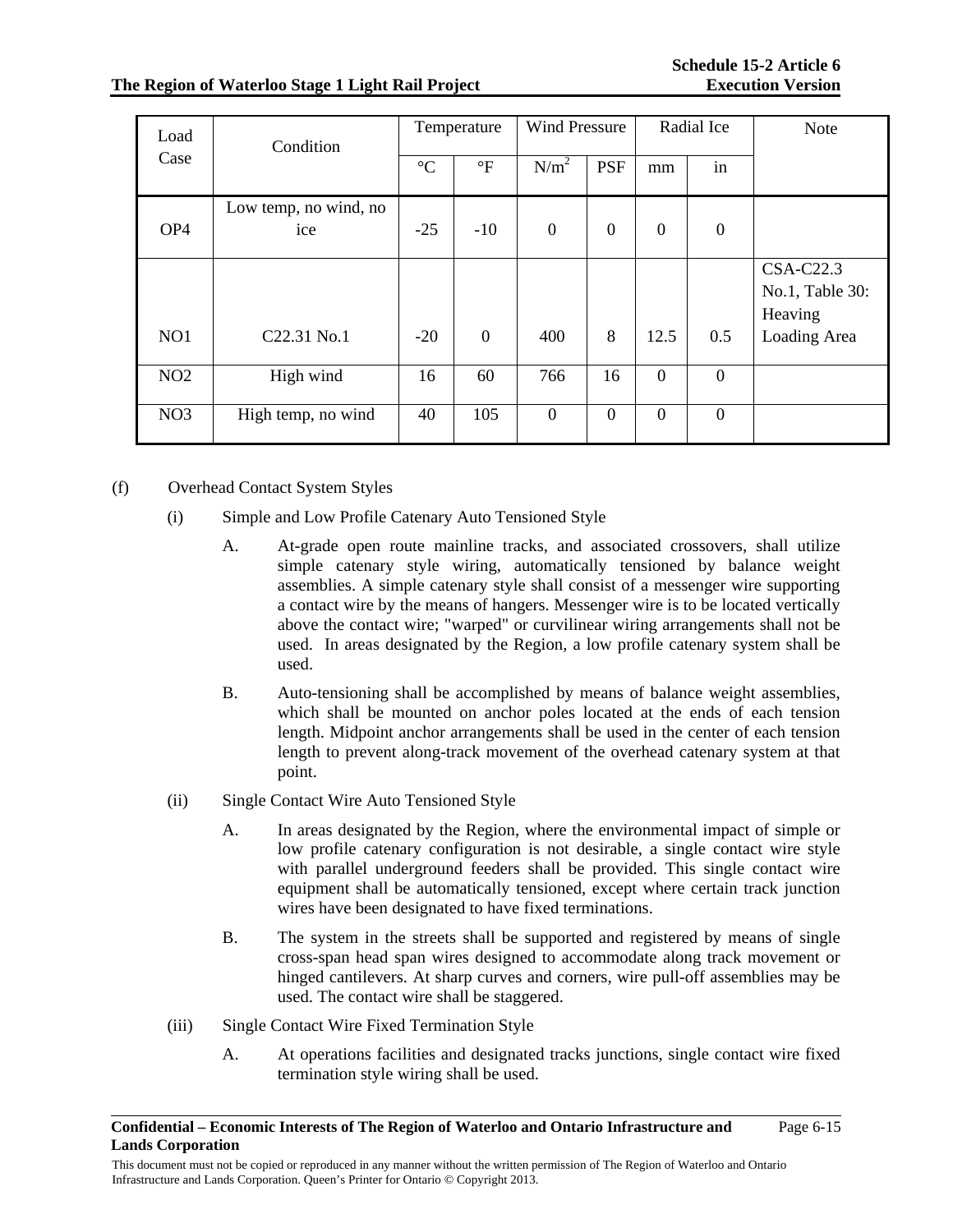- B. The wiring shall be supported and registered by means of cantilevers or single cross-span head span wires. At sharp curves and corners, wire pulloff assemblies may be used. The contact wire shall be staggered.
- (iv) Simple or low profile Catenary Fixed Termination Style
	- A. Tension lengths shall each be designed to be wholly of a single style. Where two tension lengths of different styles abut at an overlap or cross a turnout, the equipments and fittings shall be designed for smooth operation of pantograph under all possible climatic variations.
- (v) OCS Conductors
	- A. The contact wire shall be solid grooved hard-drawn copper, conforming to ASTM Specification B47 (size: 350 Kcmil).
	- B. The messenger wire shall be standard hard-drawn copper, conforming to ASTM Specification B189, (size: 500 Kcmil), with stranding conforming to ASTM Specification B8, class B or higher.
	- C. In the design for conductor tension, a 30% cross-sectional area loss due to wear of contact wire shall be considered
- (vi) Electrical Clearances
	- A. The following clearances shall be maintained between live conductors (including pantograph) and any grounded fixed structures in accordance with the AREMA Manual, Chapter 33, Part 2, as follows:

|                  | Static (CA)         | Passing (PA)       |
|------------------|---------------------|--------------------|
| Normal Minimum   | $105 \,\mathrm{mm}$ | $80 \,\mathrm{mm}$ |
| Absolute Minimum | $80 \text{ mm}$     | $80 \,\mathrm{mm}$ |

- B. Static clearance is the clearance between the OCS, when not subject to pantograph pressure, and any grounded structure.
- C. Passing clearance is the clearance between the OCS or pantograph and an overhead structure under actual operating conditions, during the time it takes the train to pass.
- D. Mechanical clearance from the pantograph to any fixed item, excluding the steady arm or steady arm or registration pipe of the cantilever, shall not be less than 80 mm. Heel setting shall not be less than 40 mm.
- E. LRV related clearances shall include the full dynamic displacement of the vehicle under operating conditions (including track and other installation and maintenance tolerances).
- F. Railroad related clearance shall conform to the requirements of the railroad.

### (g) Tension Length Design

(i) The overhead system shall consist of a number of tension length sections. Each tension length shall be designed as long as possible considering the mechanical constraints of the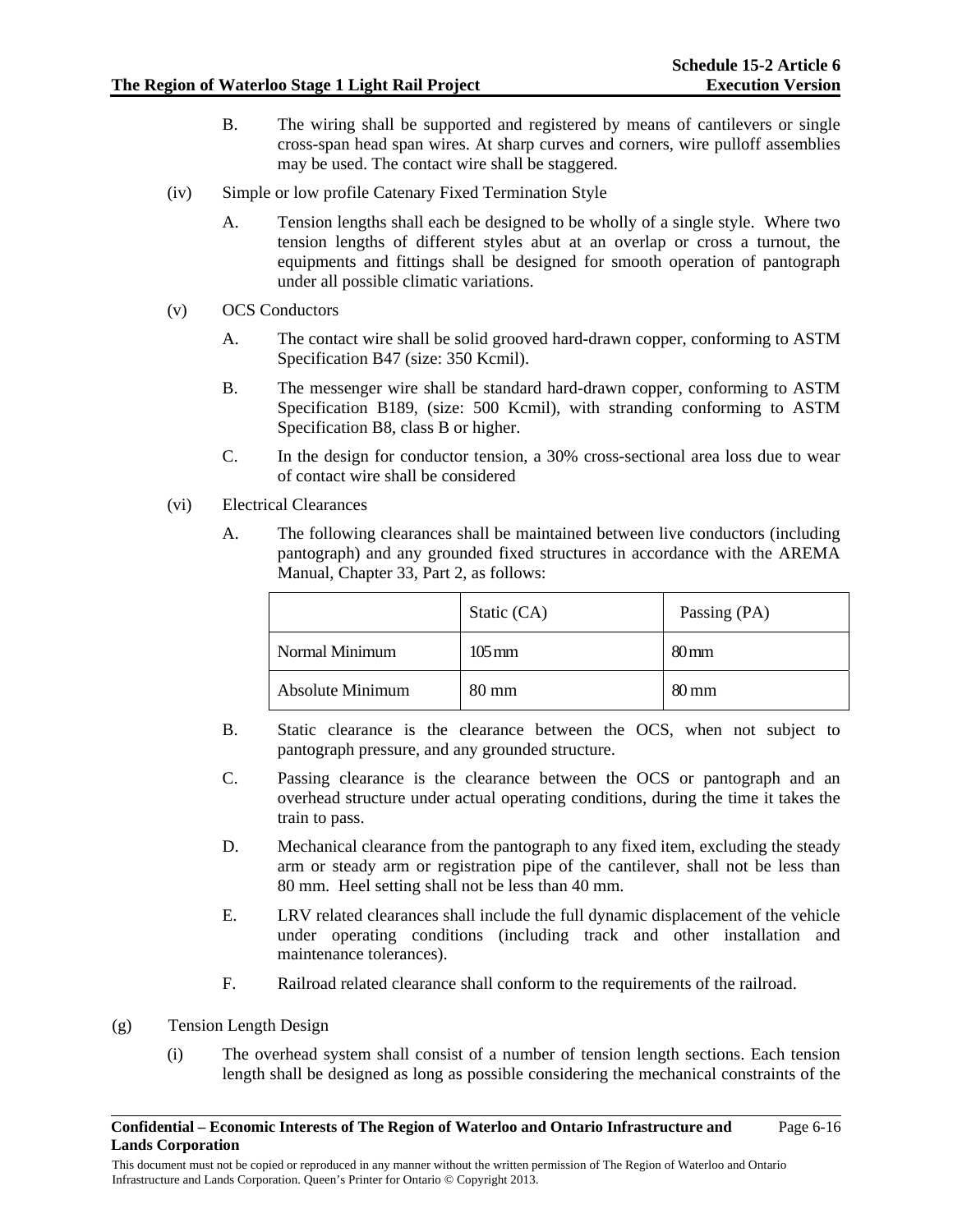system design, such as displacement of contact wire due to swinging cantilevers, balance weight travel and manufacturing limits of conductor length. Further, the tension length design shall take into account the sectioning requirements.

- (h) Overlaps, Crossovers and Turnouts
	- (i) One span overlaps are preferred. Non-insulated one span overlaps shall be designed to permit future installation of insulation. Single point overlaps shall not be designed for use with simple catenary wiring or where train speeds exceed 56 km/h (35 mph). Two span non-insulated overlaps may be located on circular curves. Overlaps shall not be built over track sections with spiral transition curves.
	- (ii) The overlap, crossover and turnout arrangements shall be designed considering the electrical and mechanical properties of the overhead contact system. The designs shall enable a uniform uplift of the contact wires of each system with no hard spots. A smooth pantograph passage and good current collection without arcing shall be achieved under all operating conditions.
	- (iii) Electrical and mechanical clearances shall be maintained between adjacent cantilevers and between the cantilever frames and adjacent conductors. Where any wires are autotensioned, the clearances shall allow for the cantilevers attached to adjacent tension lengths to move in opposite directions as the temperature changes without causing misalignment of the system.
	- (iv) The overlap, crossover and turnout arrangements shall be designed using single poles with twin cantilevers. Only where this arrangement is not possible, two poles with one cantilever each may be used. In areas where center poles are used, the overlaps shall be staggered along the track to reduce pole loading.
- (i) Structure Spacing
	- (i) Structure spacing for the overhead system shall be as long as possible. The structure spacing shall be optimized so that the contact wire remains within the pantograph head and maximum wire offset available for the designed contact wire height.
- (j) Foundations
	- (i) The design of foundations for supporting structures and guy anchors shall be based on the structure loading calculations and soil data.
	- (ii) Load cases; See Section  $6.11(g)(i)$
	- (iii) Lateral Deflection Criteria: The lateral and rotational movement of the foundation with respect to the displacement of the contact wire shall be limited to 30 mm of lateral displacement measured at the maximum contact wire height due to  $400 \text{ N/m}^2$  wind pressure. This is for wind only and assumes that the pole has been raked to vertical for dead loads and does not include deflection of the foundation itself.
	- (iv) The supporting structure foundation shall be designed to accept bolted base poles and shall have provision for feeder conduits and structure grounding
- (k) Poles and Supporting Hardware
	- (i) All poles shall be designed as free standing except for guyed termination poles. All poles shall have a base plate drilled to fit the foundation bolt pattern and shall have provision for grounding or bonding conductors.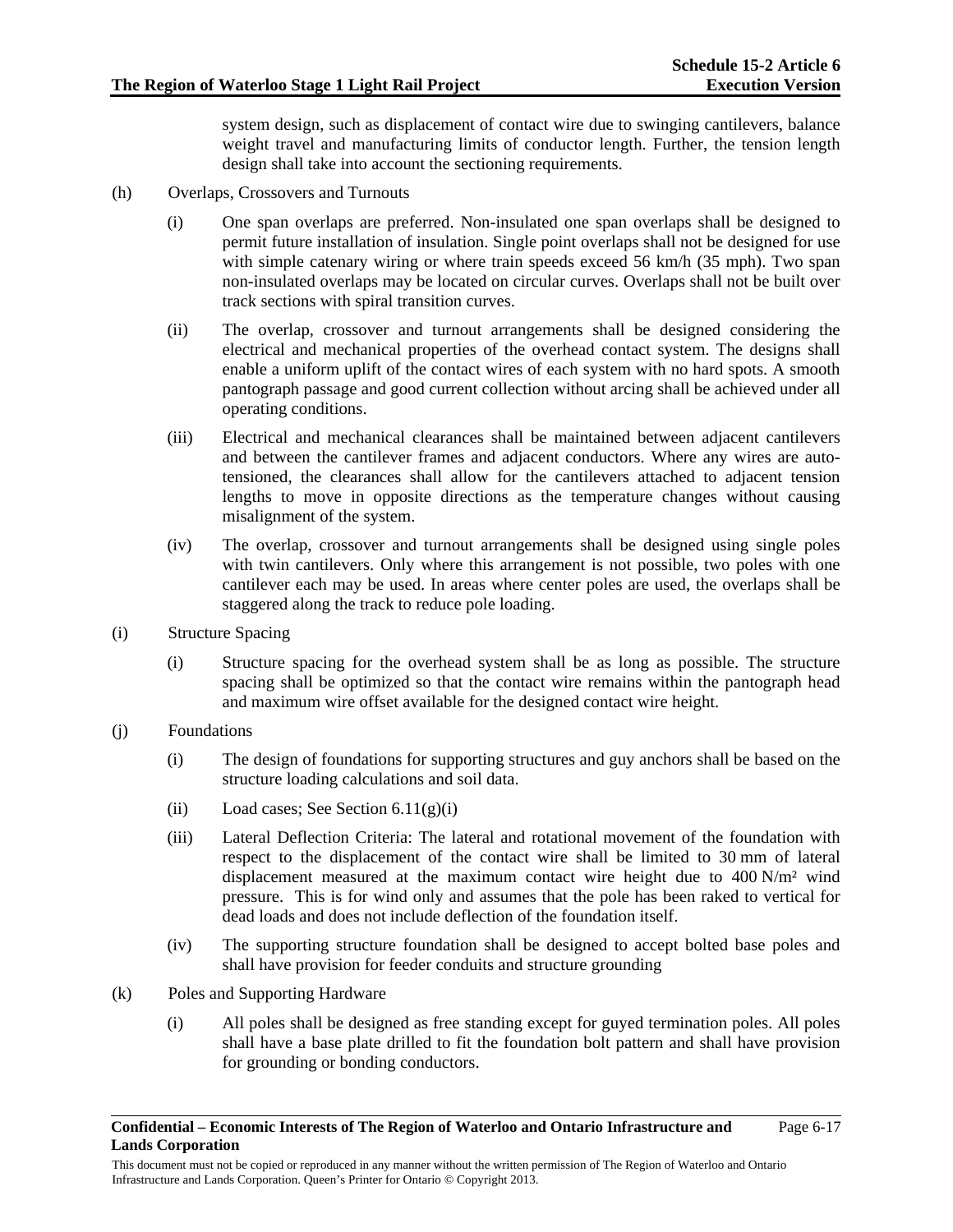- (ii) For open track the poles may be IPN No. 200 to 360 wide flange beams or tapered steel poles mounted between the tracks except where special conditions require side poles. For operations in paved track or where aesthetics are important, tapered tubular steel poles, multisided, tubes or similar aesthetically pleasing structural shapes ranging from 200 mm to 400 mm depending on the application shall be used. At a minimum, tubular steel poles, multisided, tubes or similar aesthetically pleasing structural shapes shall be used between Conestoga Mall LRT Stop and the Northfield Dr LRT Stop as well as the LRT alignment section between Erb Street and the intersection of Mill Street and Ottawa Street. The tapered tubular steel poles, multisided, tubes or similar aesthetically pleasing structural shapes OCS poles shall be coated or painted in a color selected by the Region.
- (iii) Load Cases; See Section  $6.11(g)(i)$
- (iv) Lateral Deflection Criteria: Limited to 30 mm maximum contact wire height due to 400 N/m² wind pressure. This is for wind only and assumes that the pole has been raked to vertical for dead loads. Lateral deflection must be included in the calculations for establishing track centres.
- (v) In areas designated by the Region, poles shall be of an ornamental style, to provide for joint use with street lighting or traffic services, and be suitable for internal installation of balance weight assemblies.
- (l) Cantilevers
	- (i) The cantilevers shall be designed for a range of loads, pole-to-track centerline distances, and for a range of contact wire heights, whilst considering the system installation tolerances. In locations where railroad is operating adjacent to a LRT track, or railroad and LRT jointly use the same track, the clearance between pole face and centre line of track shall be a minimum of 2.6 metres (8'6"). This clearance shall be increased as per railroad requirements to account for curvature and track superelevation as applicable
	- (ii) The cantilever members shall be designed for easy installation and adjustment. Cantilevers shall be designed to be capable of field adjustment of both contact wire and messenger wire stagger values over the range of the affects of track maintenance tolerances, without disturbance of wire height adjustments.
	- (iii) Direct push contact wire registration arrangements shall not be used.
- (m) Underbridge Supports
	- (i) Underbridge supports shall only be used when the geometry of the bridge (width) prevents the catenary to flow through unattached meeting the electrical clearances. The supports shall be designed to restrict the uplift of the contact wire when subjected to pantograph pressure and shall be capable of providing vertical and across-track adjustment. The supports shall permit the longitudinal movement of the contact wire.
	- (ii) Components of underbridge support assemblies shall be available as standard spare parts from manufacturers existing catalogs where possible. Custom components and steelwork fittings should be confined as much as possible to those sub-assemblies needed to attach standard parts to the bridge.
- (n) Insulators
	- (i) Insulators shall provide electrical insulation in accordance with the system insulation class. Insulators shall be rated for the dynamic loading of the overhead system and shall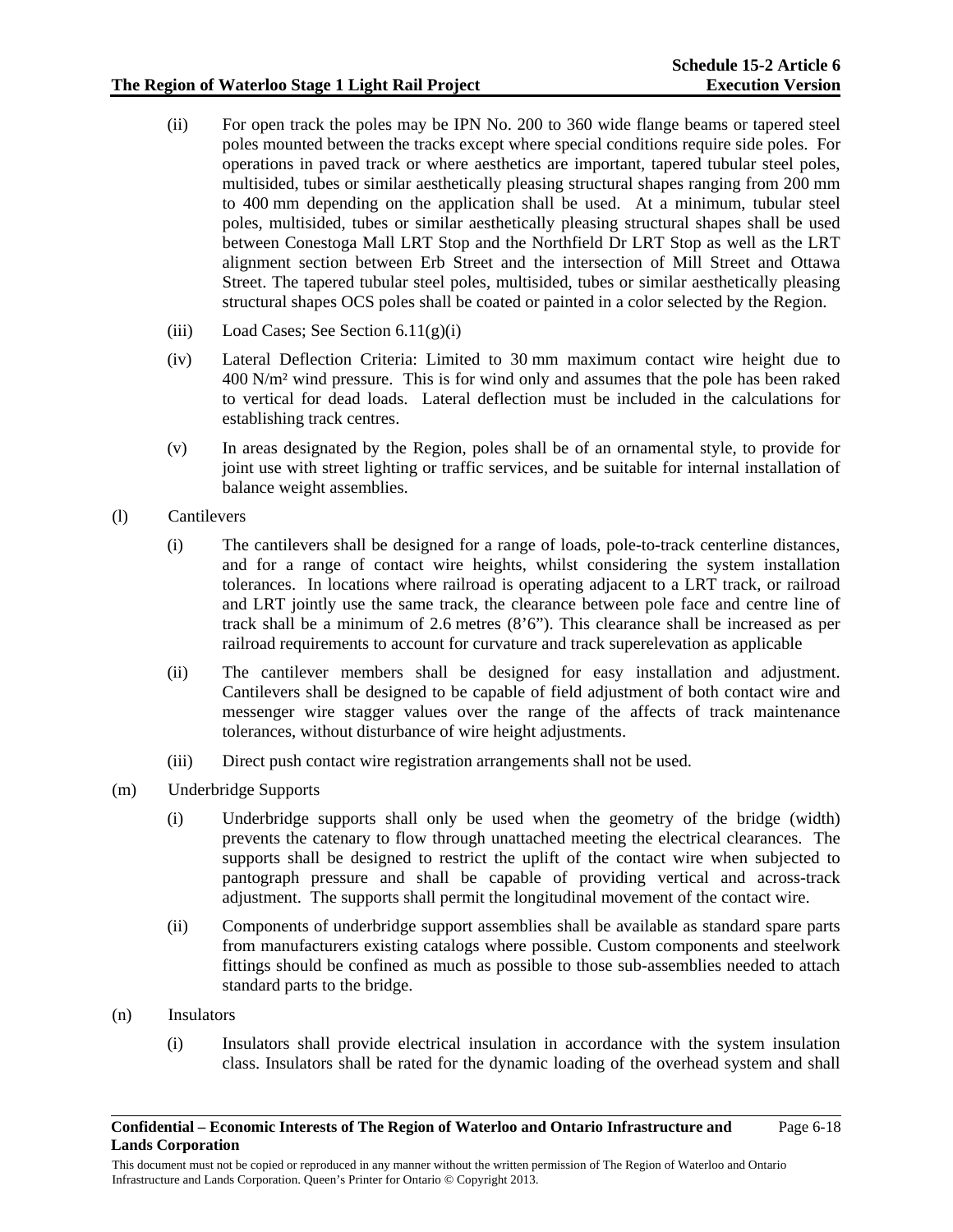have the mechanical safety factors specified. The insulators shall have resistance against deterioration from exposure to sunlight and airborne chemical pollution.

- (o) Conductors and Associated Items
	- (i) All feeder and connecting cables shall be insulated, stranded copper conductors with sufficient flexibility to prevent fatigue failure of the cable due to vibration of the overhead conductors.
	- (ii) All conductor connections, attachments, hangers and clamps shall be copper or bronze fittings and shall be designed for ease of replacement and maintenance.
	- (iii) Current continuity and potential equalizing jumpers shall be flexible or braided copper conductors. The spacing of the jumpers shall be determined based on the required current conductivity. However, a minimum of one jumper per span shall be used.
- (p) Terminations and Midpoint Anchors
	- (i) Strain-type termination assemblies shall be lightweight and of aesthetically pleasing appearance. Wire wrap, straight line, cone, or wedge type designs are acceptable. Turnbuckles shall be included as appropriate and be adjustable and lockable.
	- (ii) A mid-point anchor arrangement shall be used at or near the mid-point of each tension length of auto-tensioned equipment to restrict movement of the conductors at that point. These shall be designed to restrain both messenger wire and contact wire when applied to simple catenary style wiring.
- (q) Tensioning Devices
	- (i) The auto-tensioned system conductors shall be tensioned using cast iron, steel or lead counterweights.
	- (ii) Balance weights shall be positioned to be as unobtrusive as possible.
	- (iii) Balance weights shall be equipped with a guide rod to prevent lateral movement. In the LRT alignment section between Erb Street and the intersection of Mill Street and Ottawa Street, balance weights are to be installed inside tubular poles.
	- (iv) The tensioning devices shall accommodate conductor expansion and contraction and shall be provided with broken wire restraint arrangements. All operating wires shall be of flexible, non-rotating stainless steel wire.
- (r) Sectioning Equipment
	- (i) The mainline electrical sectioning shall be achieved by means of insulated overlaps whenever possible. At crossovers and turnouts, bridging section insulators may be used. Non-bridging section insulators shall be installed where voltage changes occur between adjacent substations, or where staff requires access to the top of rail vehicles, such as at maintenance yards and shops.
	- (ii) It preferred that Project Co provide no load disconnect switches to electrically connect and disconnect line sections. The disconnect switches shall be rated to withstand the system worst-case overload and short circuit conditions without overheating. If Project Co provides no load disconnect switches, the no load switches shall be interlocked to prevent operation when under a load. If Project Co provides load break switches, the load break switches shall be capable of breaking the maximum load current under emergency conditions without hazard to the person operating the switch.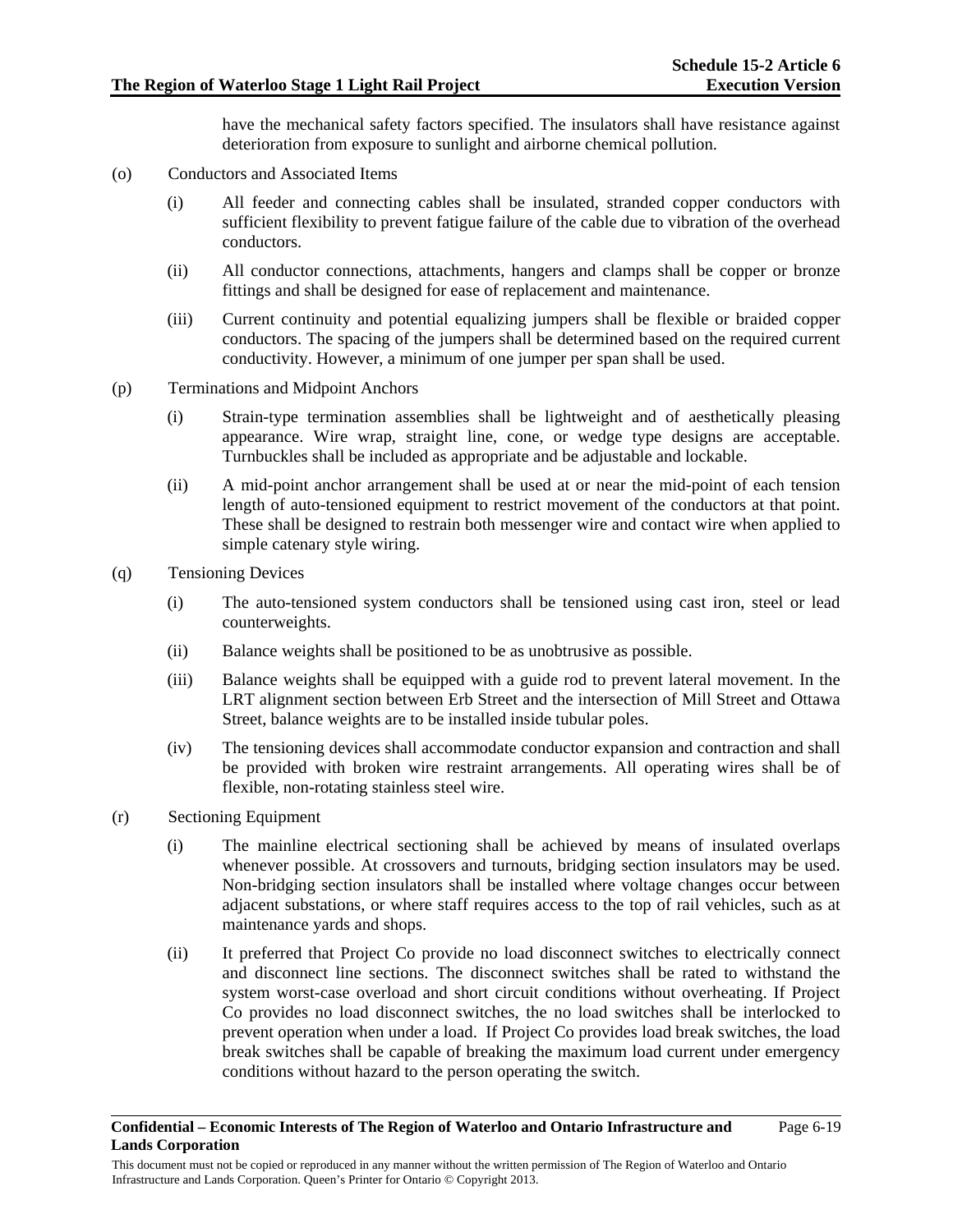(iii) In areas where the OCS is de-energized for railroad freight operations, a tagged visual indication that the OCS has been de-energized shall be provided to the railroad train crew.

## (s) Surge Arresters

- (i) Overvoltage protection for the overhead system shall be provided by surge arresters. The arresters shall be rated to withstand the maximum system voltage and anticipated voltages induced from any paralleling high-voltage transmission lines onto the system conductors. The arresters shall be capable of discharging the energy resulting from lightning strikes. Surge arrester ratings and locations shall be coordinated with TPSS requirements.
- (ii) At a minimum, arresters shall be located at each substation feed point and in all areas of reduced clearances, such as at overhead bridges. Distance between surge arresters shall be a maximum 650 metres.
- (t) Protective Screening
	- (i) When the LRT is constructed below bridges, buildings, and structures, screening and fencing shall be erected on the structures and stairs to isolate the overhead contact system wires and fittings from human contact where appropriate.
	- (ii) Conductive screening and fencing shall be electrically grounded.
- (u) Design Parameters
	- (i) The basic design parameters for the TES are provided below.

| <b>Climatic Conditions</b>                                             |                                           |
|------------------------------------------------------------------------|-------------------------------------------|
| <b>Maximum Ambient Temperature:</b>                                    | $40^{\circ}$ C                            |
| Minimum Ambient Temperature:                                           | $-25^{\circ}$ C                           |
| Radial Ice Loading:                                                    | 12.5 mm                                   |
| <b>Maximum Wind Pressure:</b>                                          |                                           |
| Structural design                                                      | 760 $N/m^2$                               |
| Pantograph Security                                                    | 400 $N/m^2$                               |
|                                                                        |                                           |
| <b>CS Conductor Sizes and Material</b>                                 |                                           |
| Messenger Wire: Copper.<br>Alternative sizes require Regional approval | 500 Kcmil Hard-drawn Copper               |
| <b>Contact Wire:</b>                                                   | 350 Kcmil Solid Grooved Hard-Drawn Copper |
|                                                                        |                                           |
| <b>Factors of Safety -- Conductors and Wires</b>                       |                                           |
| Operating:                                                             | 2.0                                       |

# **Exhibit 6.11-1 - Design Parameters**

#### **Confidential – Economic Interests of The Region of Waterloo and Ontario Infrastructure and Lands Corporation**  Page 6-20

This document must not be copied or reproduced in any manner without the written permission of The Region of Waterloo and Ontario Infrastructure and Lands Corporation. Queen's Printer for Ontario © Copyright 2013.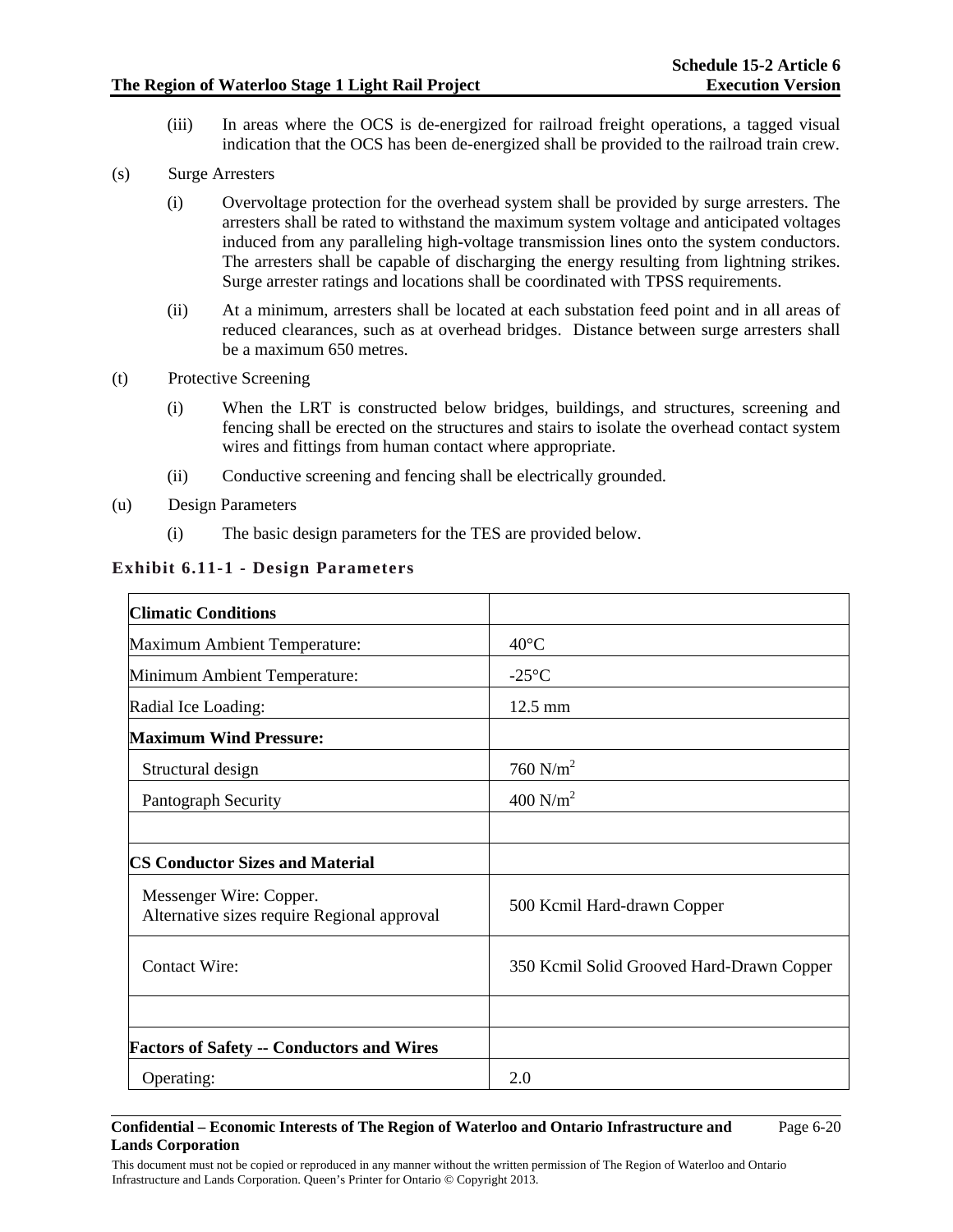| Non-operating:                                                        | 1.6                        |
|-----------------------------------------------------------------------|----------------------------|
| Contact Wire Wear for Mechanical Design                               | 30%                        |
|                                                                       |                            |
| <b>Factors of Safety - Hardware</b>                                   |                            |
| Operating:                                                            | 2.5                        |
| Non-operating:                                                        | 2.0                        |
|                                                                       |                            |
| <b>Minimum Electrical Clearances</b>                                  |                            |
| <b>Static Clearance:</b>                                              | See Section.11(f)(vi)A     |
| Passing Clearance:                                                    | See Section.11( $f$ )(vi)A |
| <b>Maximum Contact Wire Gradients</b>                                 |                            |
| <b>Constant Gradient:</b>                                             | See Section $6.11(c)$      |
| <b>Gradient Change:</b>                                               | See Section $6.11(c)$      |
| <b>Pantograph Security</b>                                            |                            |
| Minimum Pantograph Security:                                          | 80 mm                      |
|                                                                       |                            |
| Loss or gain of tension within a tension section<br>shall not exceed: | 4%                         |
|                                                                       |                            |
| <b>Track maintenance Tolerances</b>                                   |                            |
| <b>Ballast Track</b>                                                  |                            |
| Alignment:                                                            | $30 \text{ mm}$            |
| Cross level:                                                          | 30 mm                      |
| <b>Embedded Track</b>                                                 |                            |
| Alignment:                                                            | $15 \text{ mm}$            |
| Cross level:                                                          | $15 \text{ mm}$            |
| <b>Track Gauge</b>                                                    |                            |
| Widening:                                                             | 16 mm                      |
|                                                                       |                            |

#### **Confidential – Economic Interests of The Region of Waterloo and Ontario Infrastructure and Lands Corporation**  Page 6-21

This document must not be copied or reproduced in any manner without the written permission of The Region of Waterloo and Ontario Infrastructure and Lands Corporation. Queen's Printer for Ontario © Copyright 2013.